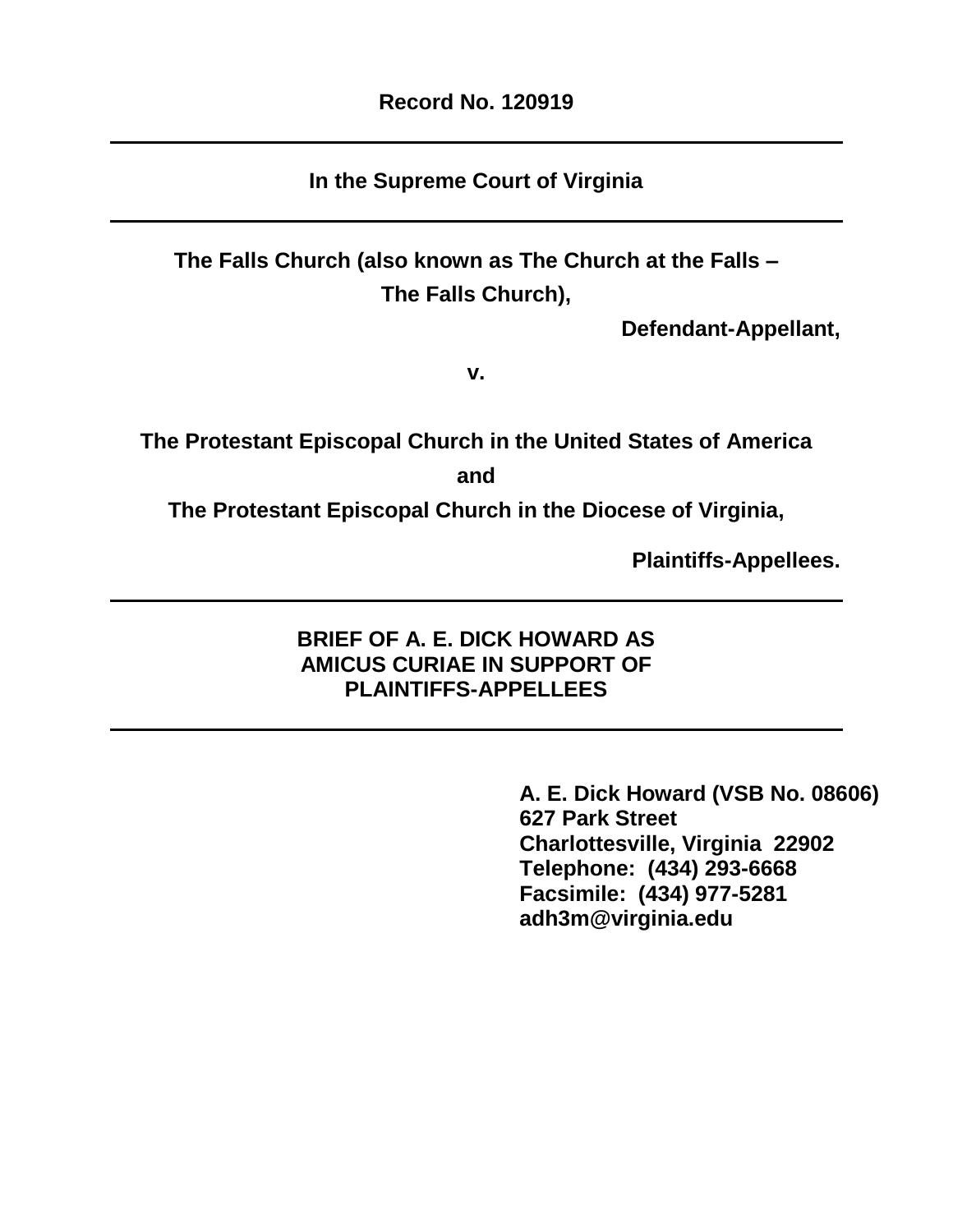# **CONTENTS**

| The Circuit Court erred in holding that Va. Code § 57-7.1<br>L.<br>does not validate trusts for the benefit of a hierarchical |    |                                                                                                                                                                                                                     |  |  |
|-------------------------------------------------------------------------------------------------------------------------------|----|---------------------------------------------------------------------------------------------------------------------------------------------------------------------------------------------------------------------|--|--|
|                                                                                                                               | А. | Virginia's founders viewed state interference with<br>religion of any kind as antithetical to religious                                                                                                             |  |  |
|                                                                                                                               | В. | Despite these founding principles, hostility developed<br>toward hierarchical churches, which were viewed as<br>dangerous and potential challengers to state power4                                                 |  |  |
|                                                                                                                               | C. | Over time, the General Assembly and the people of<br>Virginia have turned away from this traditional hostility                                                                                                      |  |  |
|                                                                                                                               | D. | The enactment of Va. Code $\S$ 57-7.1 was another<br>step away from the traditional hostility toward<br>hierarchical churches, and it permits conveyances<br>of property to, or for the benefit of, church dioceses |  |  |
| Va. Code § 57-7.1 as interpreted by the Circuit Court is<br>Ш.<br>unconstitutional and should be interpreted to avoid any     |    |                                                                                                                                                                                                                     |  |  |
|                                                                                                                               | А. | Va. Code § 57-7.1 as interpreted by the Circuit Court                                                                                                                                                               |  |  |
|                                                                                                                               |    |                                                                                                                                                                                                                     |  |  |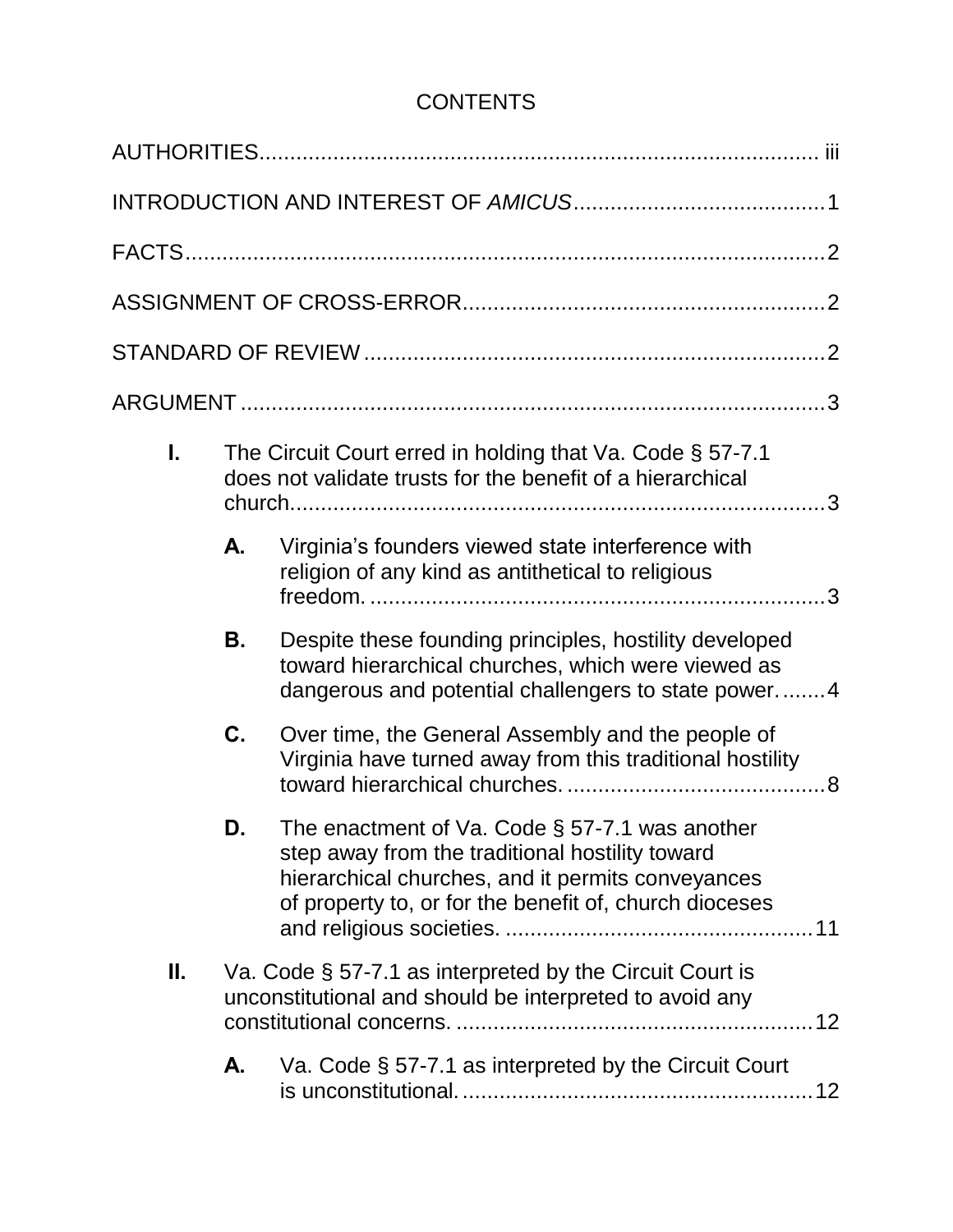| This Court should interpret Va. Code § 57-7.1 in a |  |  |
|----------------------------------------------------|--|--|
|                                                    |  |  |
|                                                    |  |  |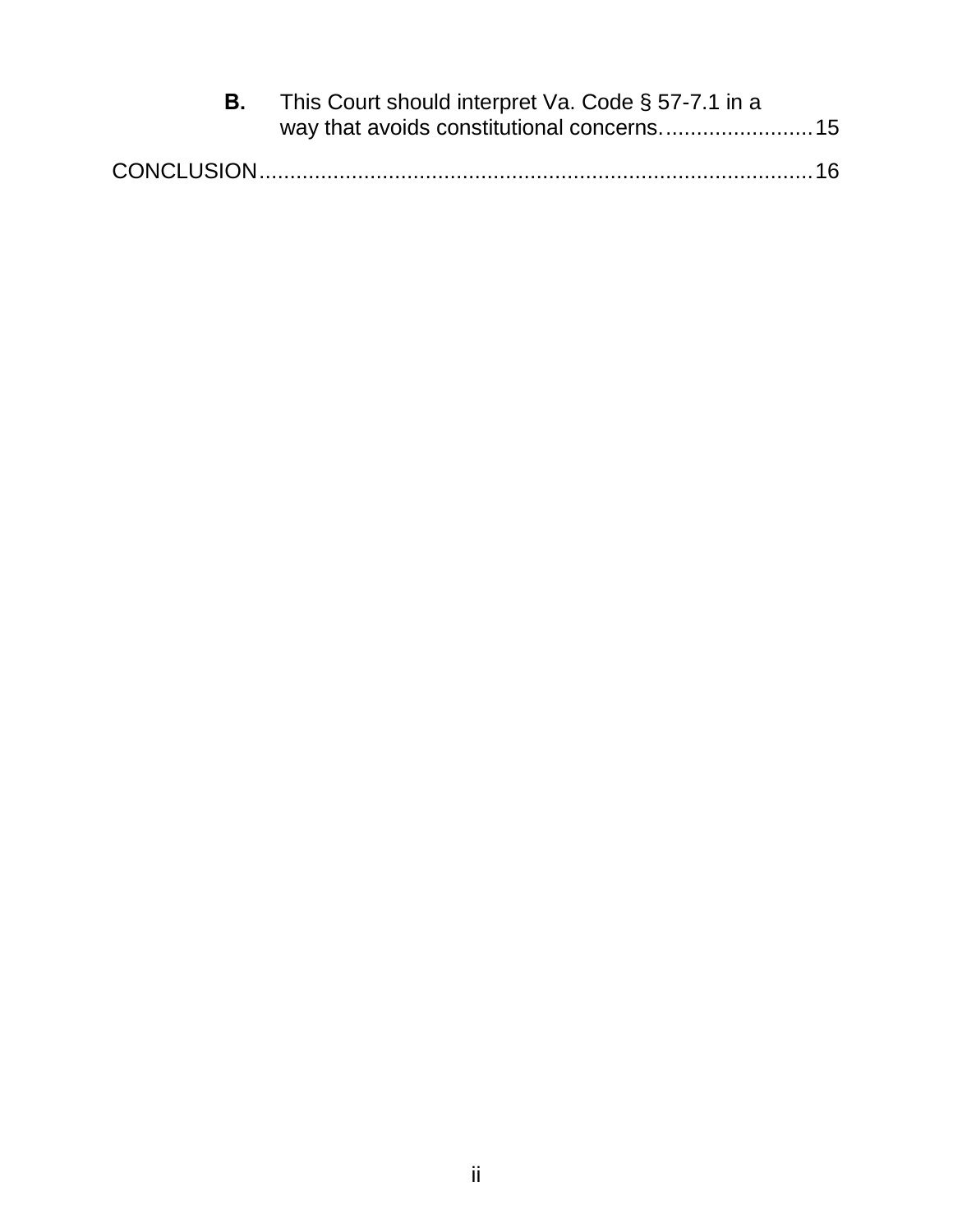# **AUTHORITIES**

<span id="page-3-0"></span>

| <b>CASES</b>                                              | Page(s) |
|-----------------------------------------------------------|---------|
| Cantwell v. Connecticut,                                  |         |
|                                                           |         |
| Church of the Lukumi Babalu Aye, Inc. v. City of Hialeah, |         |
| Everson v. Bd. of Educ.,                                  |         |
| Falwell v. Miller,                                        |         |
| Gallego v. Attorney General,                              |         |
| Larson v. Valente,                                        |         |
| Maguire v. Loyd,                                          |         |
| McCreary County v. ACLU,                                  |         |
| Norfolk Presbytery v. Bollinger,                          |         |
| Permoli v. New Orleans,                                   |         |
| Terrett v. Taylor,                                        |         |
| Va. Soc'y for Human Life, Inc. v. Caldwell,               |         |
| <b>STATUTES</b>                                           |         |
|                                                           |         |
|                                                           |         |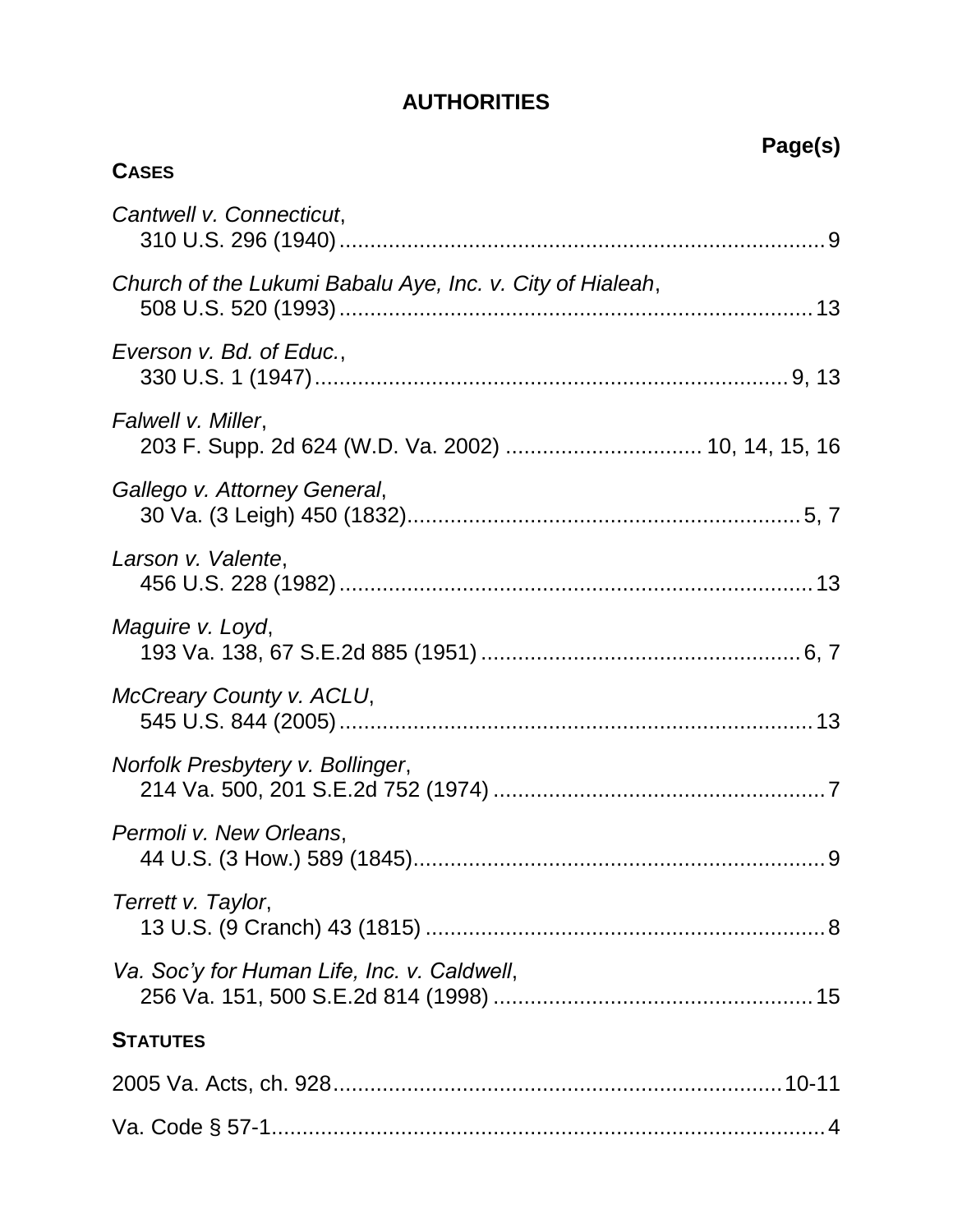| <b>OTHER AUTHORITIES</b>                                                                                                                  |
|-------------------------------------------------------------------------------------------------------------------------------------------|
| A. E. Dick Howard, Commentaries on the Constitution of                                                                                    |
| James Madison, Memorial and Remonstrance against                                                                                          |
| Report of the Proceedings and Debates of the                                                                                              |
| Report of the Commission on Constitutional Revision (1969)  15-16                                                                         |
| Thomas E. Buckley, "After Disestablishment: Thomas Jefferson's<br>Wall of Separation in Antebellum Virginia," 61 J. S. Hist 445 (1995)  8 |
|                                                                                                                                           |
|                                                                                                                                           |
| Va. Const. art. 4, § 14, cl. 20 (repealed by amendment)  8                                                                                |
|                                                                                                                                           |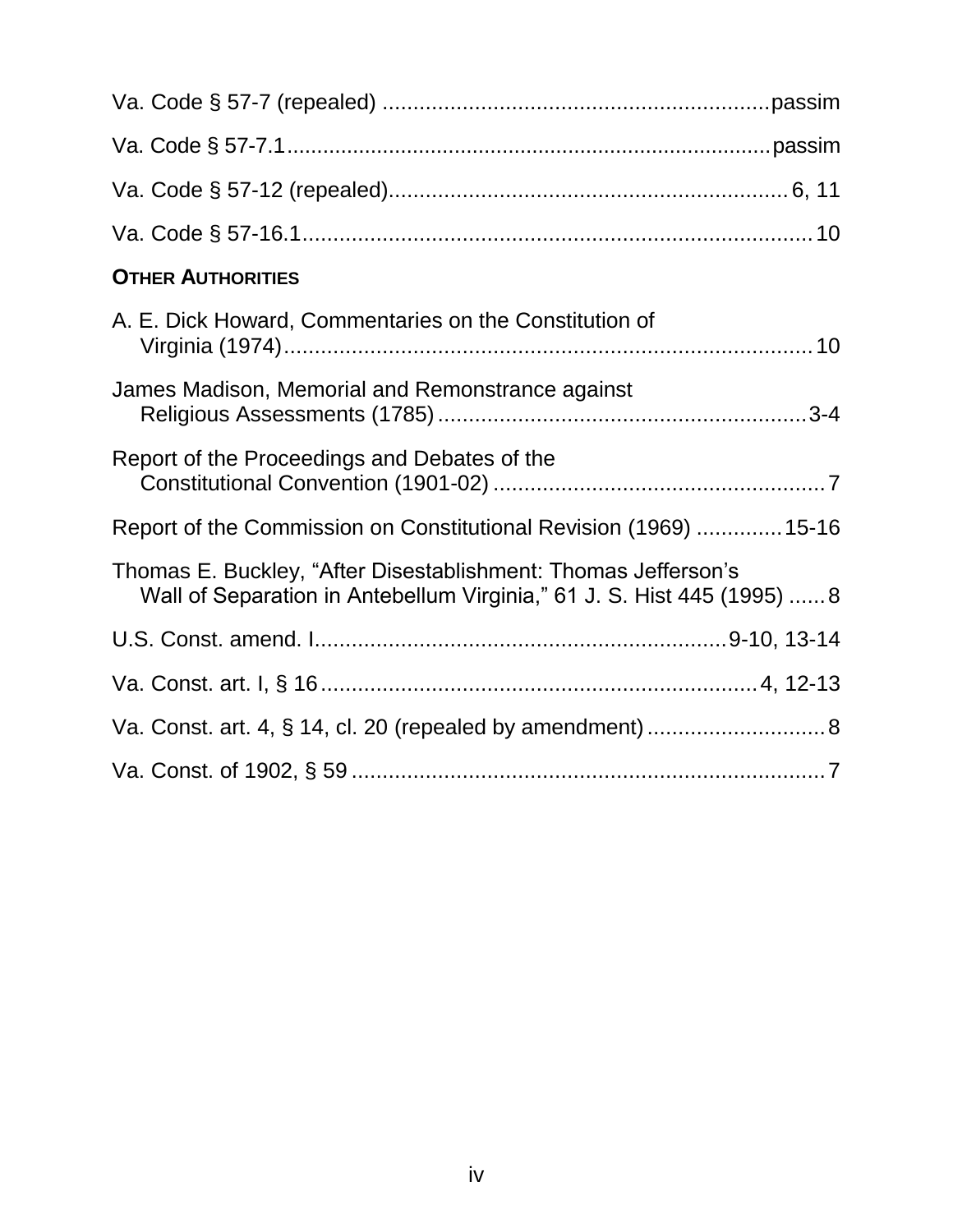#### **INTRODUCTION AND INTEREST OF** *AMICUS*

<span id="page-5-0"></span>Amicus is the White Burkett Miller Professor of Law and Public Affairs at the University of Virginia. He was executive director of the Commission on Constitutional Revision, whose proposals resulted in the current Constitution of Virginia. He was counsel to the General Assembly during the constitutional revision session in 1969 and directed the successful referendum campaign for the Constitution's ratification in 1970.

<span id="page-5-1"></span>Amicus has filed this Brief to provide further context to the historical significance of the repeal of Va. Code § 57-7 and concurrent enactment of § 57-7.1. Section 57-7's strikingly different treatment of congregations and hierarchical churches arose from a pervasive hostility to hierarchical churches in roughly the first century of the Commonwealth's existence. While this hostility persisted well into the twentieth century, in more recent years the General Assembly and the people of Virginia have moved away from it in favor of reaffirming the principles of religious freedom declared in our founding documents. Reflecting this trend, Section 57-7.1 for the first time made no distinction between the property rights of congregations and hierarchical churches.

Ignoring both the historical context and Section 57-7.1's plain language, the Circuit Court interpreted the statute as preserving the antiquated hostility toward hierarchical churches. The Circuit Court ruled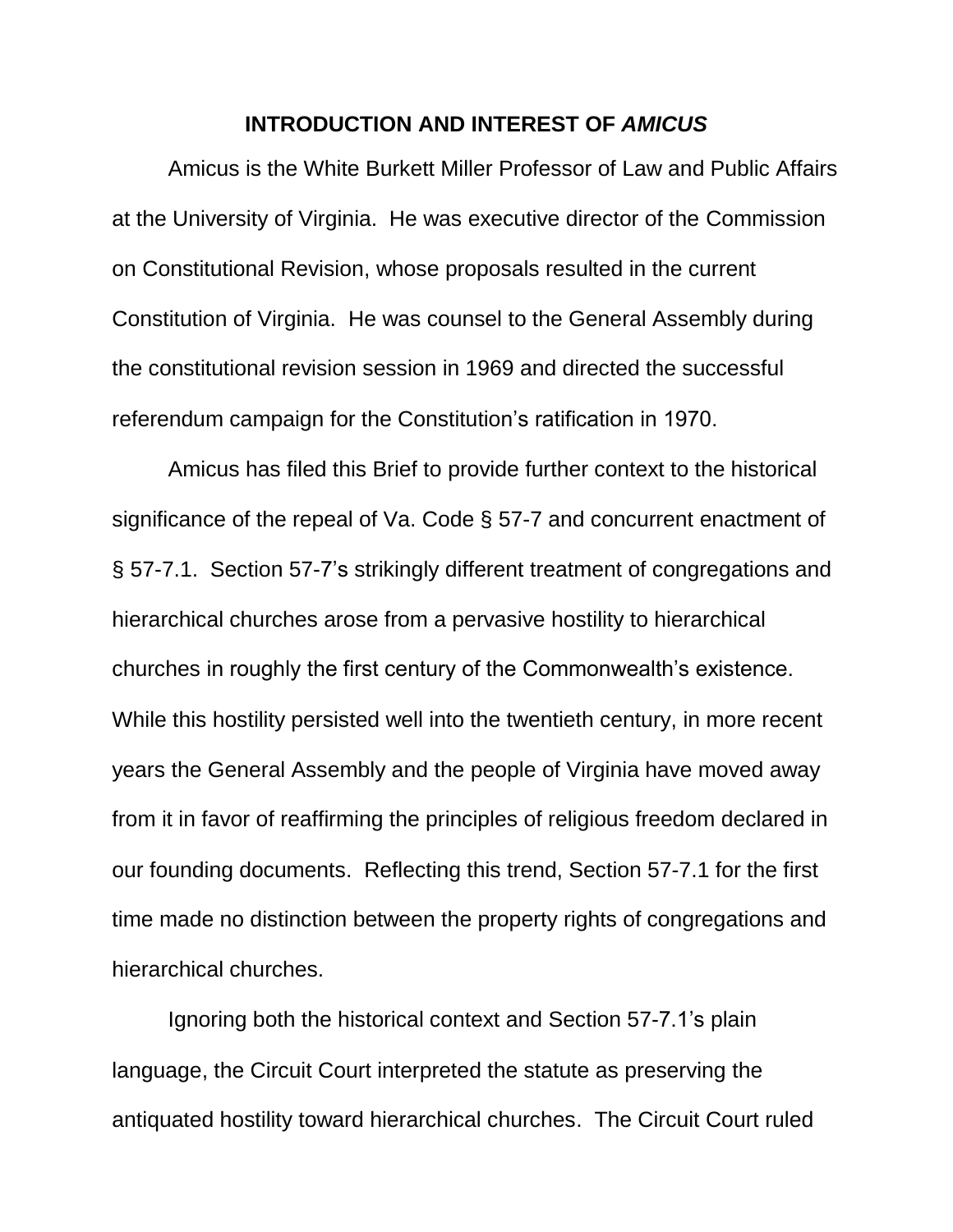that the repeal of Section 57-7 and enactment of Section 57-7.1 made no change to church property rights. Not only was the Circuit Court's reading of the statute incorrect, but the discriminatory effect of this interpretation renders the statute unconstitutional under both the U.S. and Virginia Constitutions.

Amicus files this Brief to request that this Court correct the Circuit Court's error in interpreting Section 57-7.1. Doing so will reinforce Virginia's trajectory toward enlarging religious liberty and will avoid rendering the statute unconstitutional.

#### <span id="page-6-3"></span>**FACTS**

<span id="page-6-0"></span>This Brief adopts the statement of facts of Appellees.

#### **ASSIGNMENT OF CROSS-ERROR**

<span id="page-6-1"></span>This Brief addresses only the Appellees' Assignment of Cross-Error that the Circuit Court erred in holding that Va. Code § 57-7.1 does not validate trusts for the benefit of a hierarchical church and by rejecting a constitutional challenge to that interpretation.

#### **STANDARD OF REVIEW**

<span id="page-6-2"></span>The standard of review for issues of statutory interpretation and constitutionality is *de novo*, for legal error.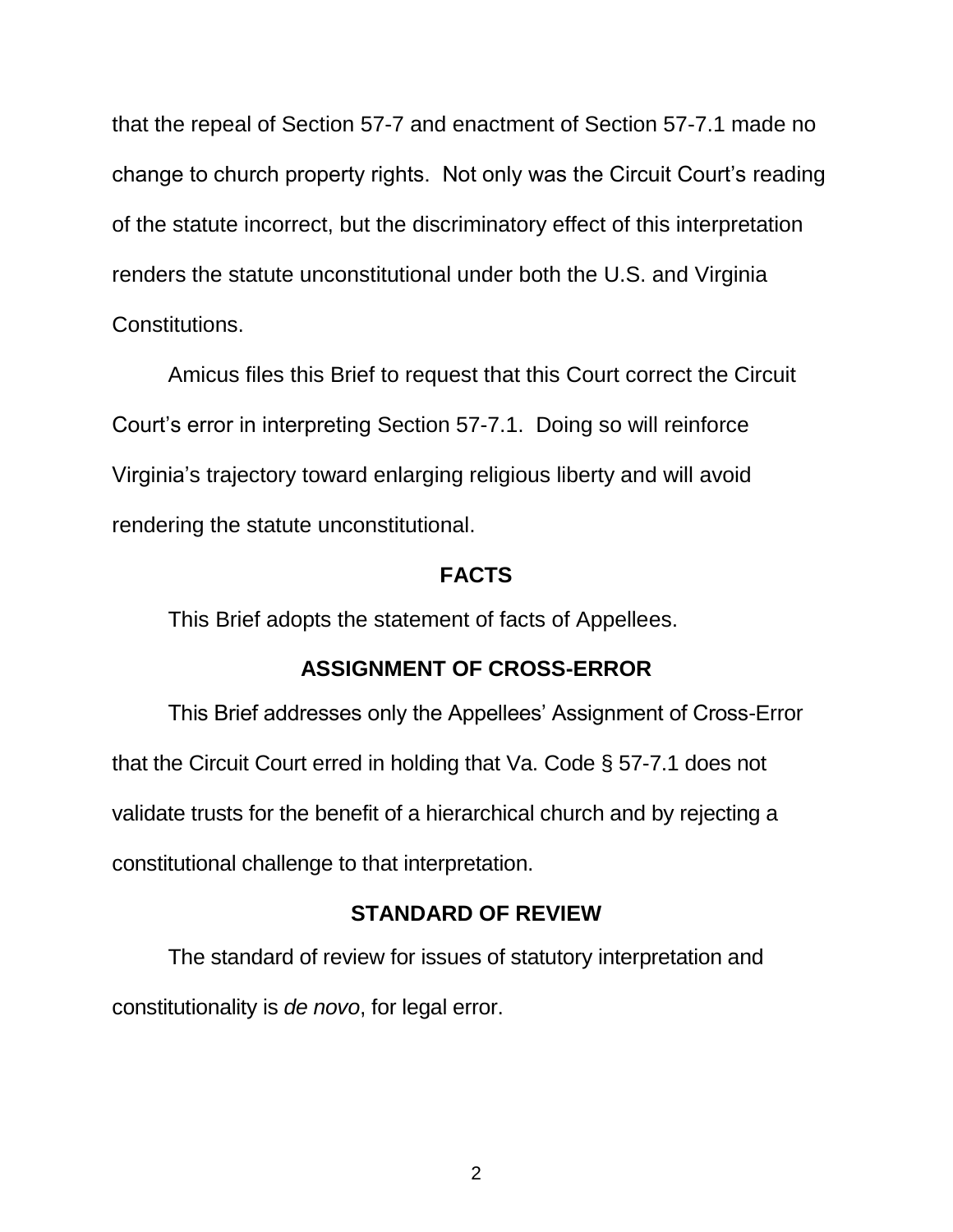#### ARGUMENT

#### <span id="page-7-1"></span><span id="page-7-0"></span>**I. The Circuit Court erred in holding that Va. Code § 57-7.1 does not validate trusts for the benefit of a hierarchical church.**

In holding that Va. Code § 57-7.1 does not provide property rights to hierarchical churches, the Circuit Court ignored not only the plain language of the statute, but also the historical context in which it was enacted. The Circuit Court's reading of Section 57-7.1 denies the principles of religious freedom espoused in Virginia's founding documents. Such a reading is a relic of antiquated hostility toward hierarchical church property rights that no longer has any place in Virginia law.

## <span id="page-7-2"></span>**A. Virginia's founders viewed state interference with religion of any kind as antithetical to religious freedom.**

In our founding era, Virginians took the lead in declaring enduring principles of religious freedom. In particular, they recognized the importance of curbing legislative attempts to restrict the exercise of that freedom. James Madison's 1785 Memorial and Remonstrance against Religious Assessments argued forcefully that "in matters of Religion, no man's right is abridged by the institution of Civil Society," and that "Religion is wholly exempt from its cognizance." Madison further noted that "[b]ecause Religion be exempt from the authority of the Society at large, still less can it be subject to that of the Legislative Body," which must be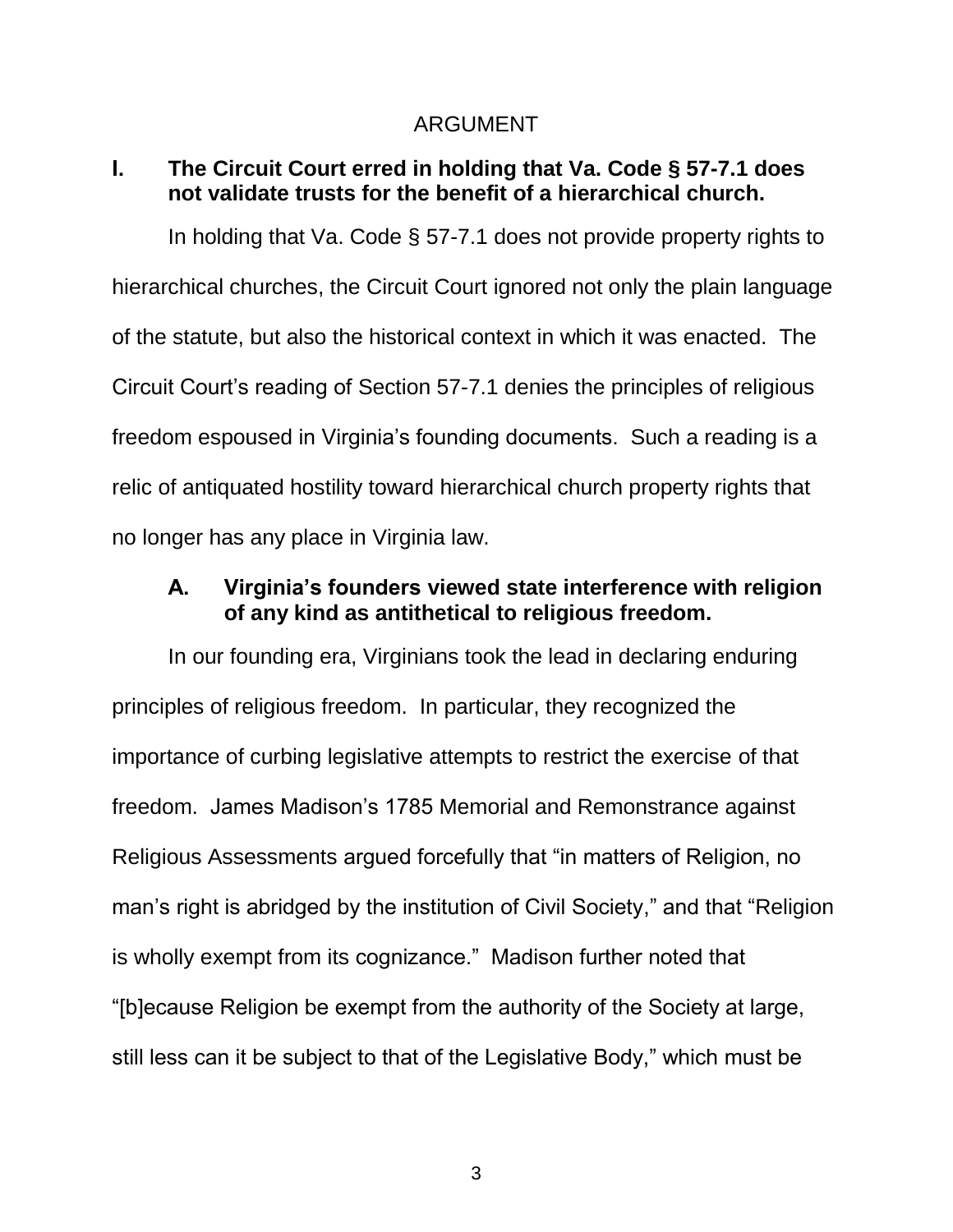restrained from restricting "the rights of the people" to ensure "[t]he preservation of a free Government."

<span id="page-8-1"></span>Thomas Jefferson's Statute for Religious Freedom, enacted in 1786, proclaims that no person shall "suffer on account of his religious opinions or belief," and that all persons "shall be free to profess, and by argument to maintain, their opinion in matters of religion, and that the same shall in no wise diminish, enlarge, or affect their civil capacities." Va. Code § 57-1. This statute also admonishes "that to suffer the civil magistrate to intrude his powers into the field of opinion, and to restrain the profession or propagation of principles on supposition of their ill tendency, is a dangerous fallacy, which at once destroys all religious liberty." *Id*. Since incorporated into the Constitution of Virginia, the statute now appears in Article I, Section 16 of the Constitution.

### <span id="page-8-0"></span>**B. Despite these founding principles, hostility developed toward hierarchical churches, which were viewed as dangerous and potential challengers to state power.**

But the early history of the Commonwealth also demonstrates that the concept of religious freedom meant different things to different people. Many were hostile to hierarchical churches, considering their ownership of property to be inconsistent with the preservation of religious liberty and the power of the state. Indeed, the history of laws restricting church ownership of property in Virginia evinces sharp hostility toward the accumulation of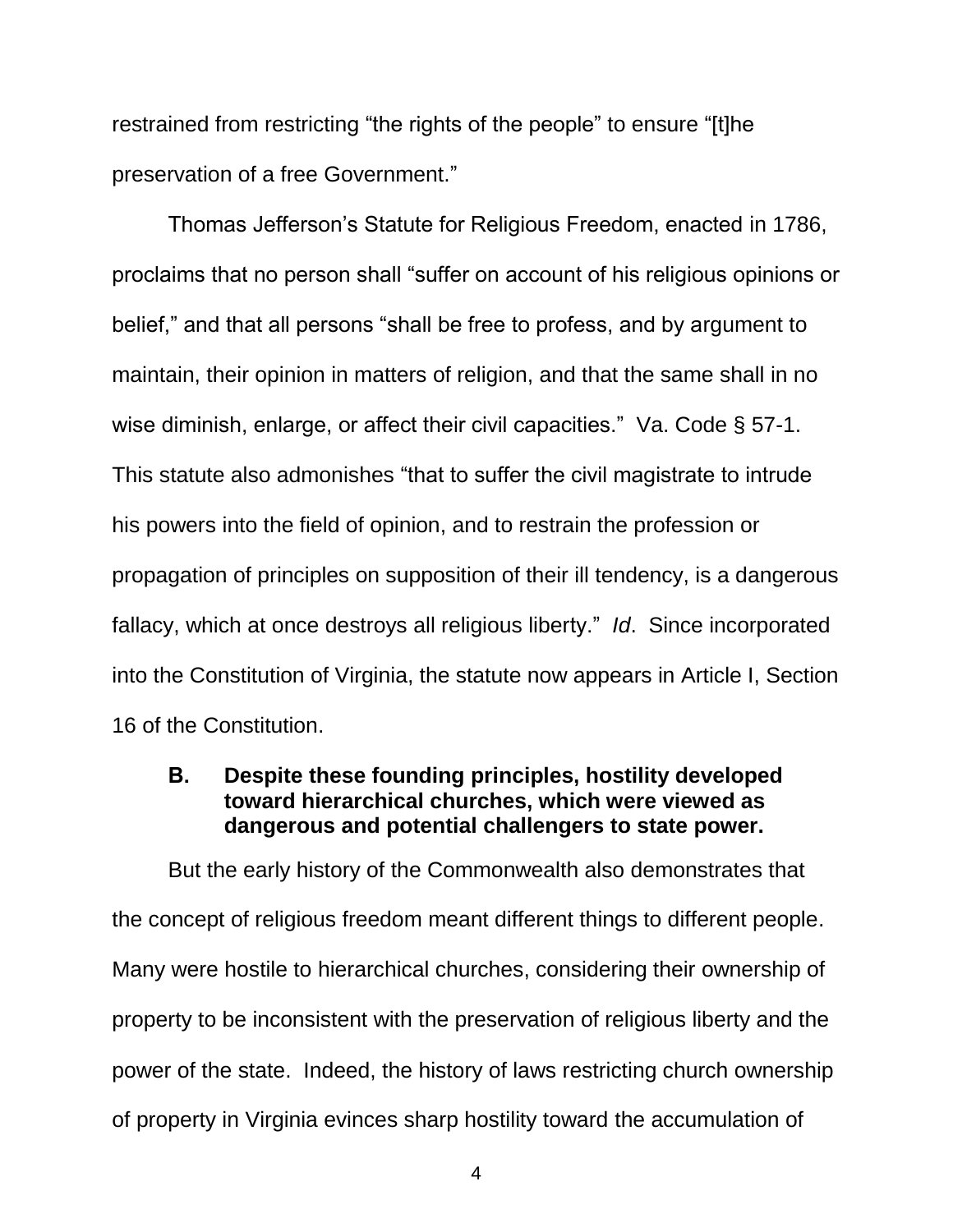wealth by churches generally and hierarchical churches in particular. In

<span id="page-9-0"></span>*Gallego v. Attorney General*, 30 Va. (3 Leigh) 450, 477 (1832), Judge

Henry St. George Tucker summed up this pervasive hostility toward

hierarchical churches:

No man at all acquainted with the course of legislation in Virginia, can doubt, for a moment, decided hostility of the legislative power to religious incorporations. Its jealousy of the possible interference of religious establishments in matters of government, if they were permitted to accumulate large possessions, as the church has been prone to do elsewhere, is doubtless at the bottom of this feeling. The legislature knows . . . that wealth is power.

Judge Tucker attributed enactments curbing church property rights to this

hostility:

[H]ence, the repeal of the act incorporating the episcopal church, and of that other act which invested the trustees appointed by religious societies with power to manage their property: hence too, in part, the law for the sale of the glebe lands: hence the tenacity with which applications for permission to take property in a corporate character . . . have been refused.

*Id*. at 478. Referencing "the vast domains of the clergy acquired by the

catholic establishment of France," and the English "church establishment

possessed of over-grown wealth and power," Judge Tucker further

explained that these enactments arose from fear "that the grant of any

privilege" to a hierarchical church, "however trivial, might serve but as an

entering wedge to greater demands." *Id*.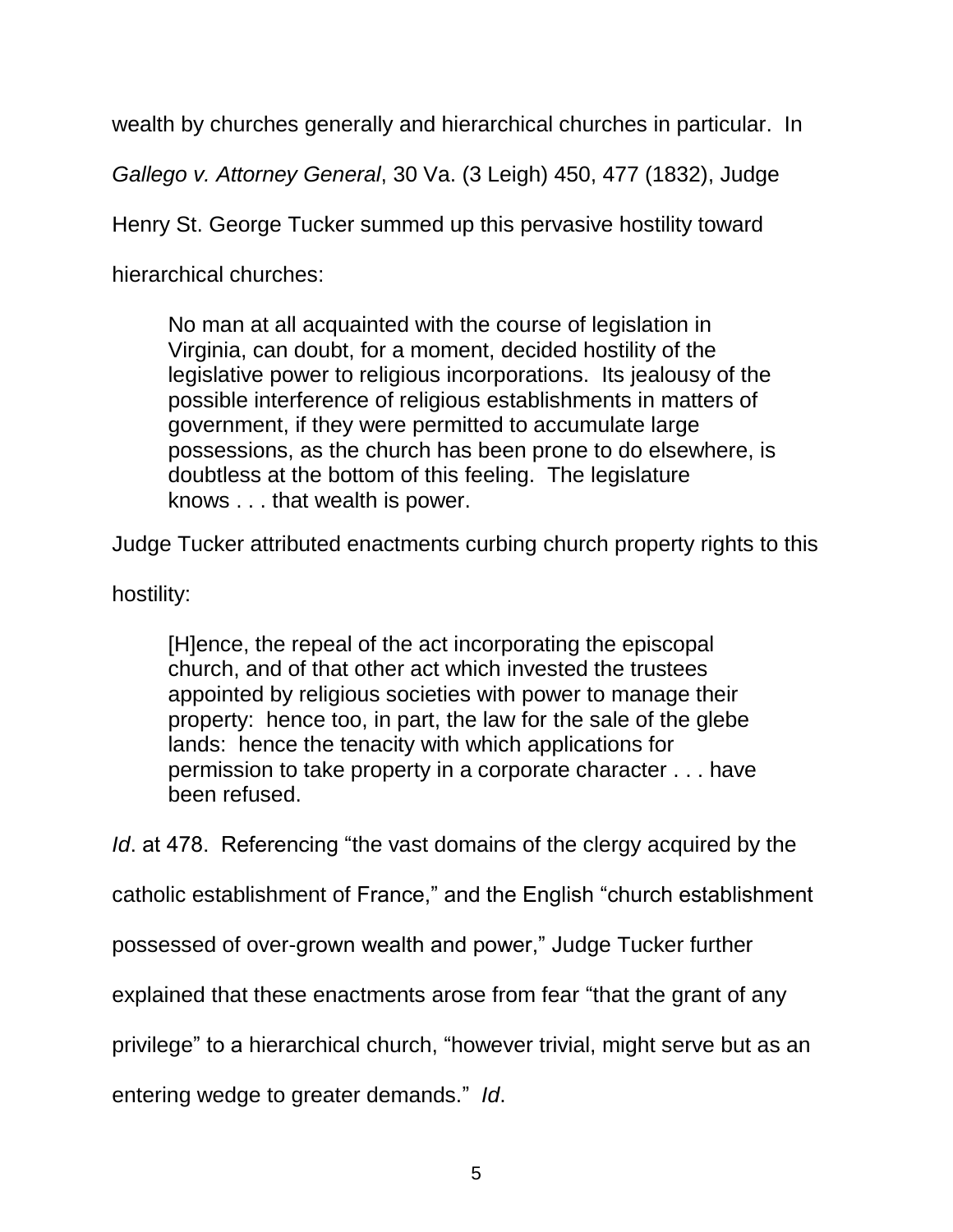This hostility led to later enactments having the effect of restricting ownership and management of property by hierarchical churches, even while allowing other church organizations some limited property rights. In 1867, the General Assembly enacted what would later become Va. Code §§ 57-7, which validated conveyances in favor of church congregations, and 57-12, which limited the quantity of property that might be held for a congregation's benefit.

<span id="page-10-0"></span>In *Maguire v. Loyd*, 193 Va. 138, 149, 67 S.E.2d 885, 893 (1951), this Court affirmed the restrictive scope of Sections 57-7 and 57-12 on church property rights generally, noting that "[i]n the light of the historical background, the constitution, and the legislative enactments" addressing church ownership and control of property in Virginia, "it is clear that the economic and resulting political power of churches was what was sought to be limited." The purported "evil resulting from trusts for religious purposes," according to the Court, led the General Assembly to make "a marked distinction between trusts for religious purposes and trusts for literary or educational purposes." *Id*. at 142-43, 67 S.E.2d at 889. This "distinction between trusts for religious purposes and trusts for literary or educational purposes has continued down to the present time," *i.e.*, the 1950s. *Id*. at 143, 67 S.E.2d at 889. Explaining that "[t]he fundamental underlying purpose of the legislature" in enacting Sections 57-7 and 57-12 "was to fix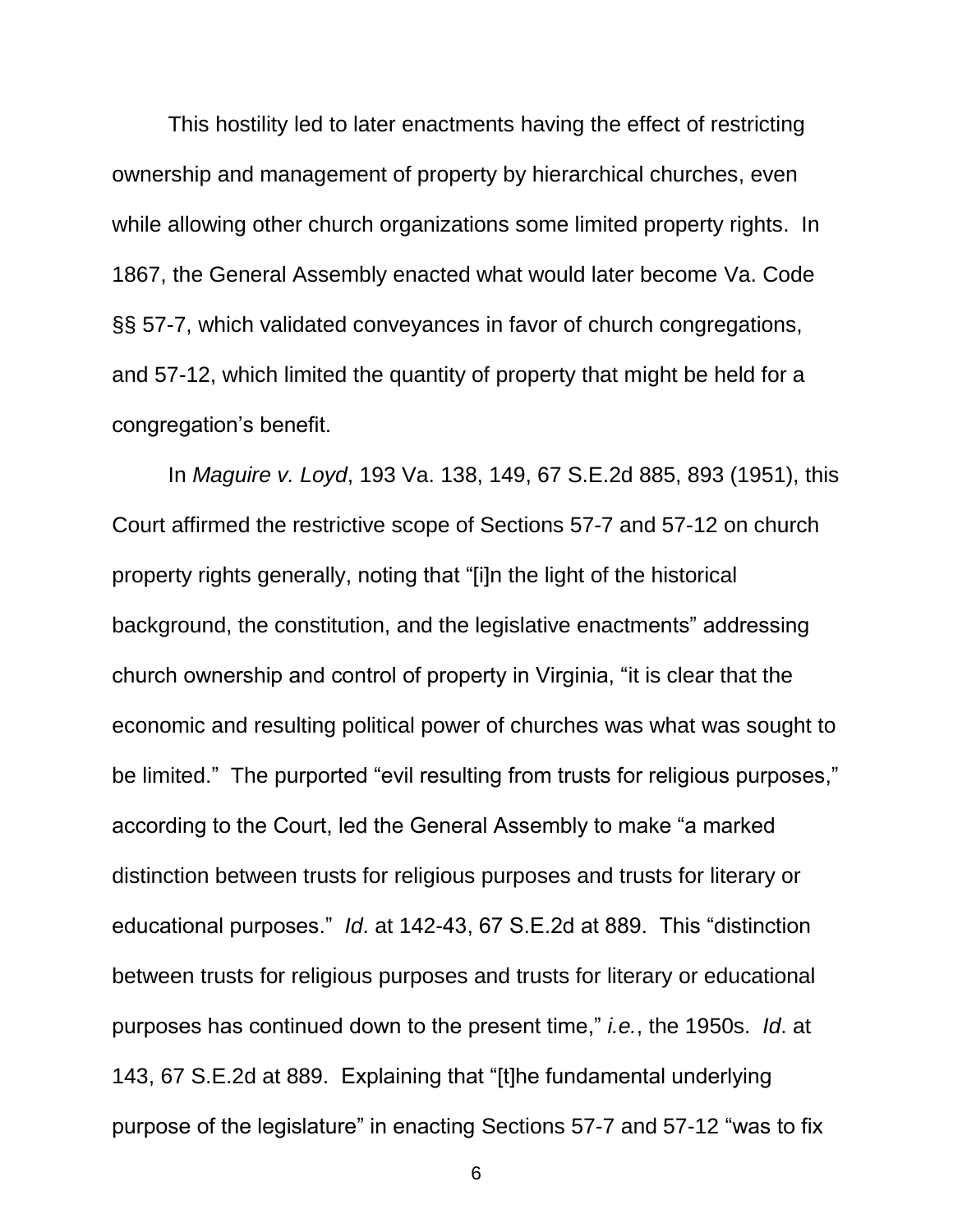a monetary limit on ownership of personalty by churches, exclusive of books and furniture," this Court held that "[t]his purpose may not be thwarted by an attempt to do indirectly that which cannot be done directly" and limited the amount of a bequest held in trust in favor of a Lynchburg church. *Id*. at 150, 67 S.E.2d at 893.

<span id="page-11-2"></span><span id="page-11-1"></span>Later, this Court confirmed in *Norfolk Presbytery v. Bollinger*, 214 Va. 500, 506-07, 201 S.E.2d 752, 758 (1974), that, under Section 57-7, "trusts for a general hierarchical church . . . would be invalid," and that Section 57- 12's limits "evidence this restrictive legislative intent." In short, even the limited rights granted to congregations under Section 57-7 were not available to hierarchical churches.

<span id="page-11-3"></span><span id="page-11-0"></span>As Virginia entered the twentieth century, its Constitution continued to embody this hostility. One delegate at the Constitutional Convention of 1901-02 quoted from *Gallego*, *supra*, and went on to declare that "1,580 years ago in the city of Rome the power was first conferred upon the churches of receiving property by last will and testament, and I assert that from that day to this it has been a root from which evil alone continually has grown." Report of the Proceedings and Debates of the Constitutional Convention at 753 (1901-02). As a result, the Constitution of 1902 continued the existing ban on churches incorporating in Virginia. *See* Va. Const. of 1902, § 59. For a time Virginia's current Constitution contained a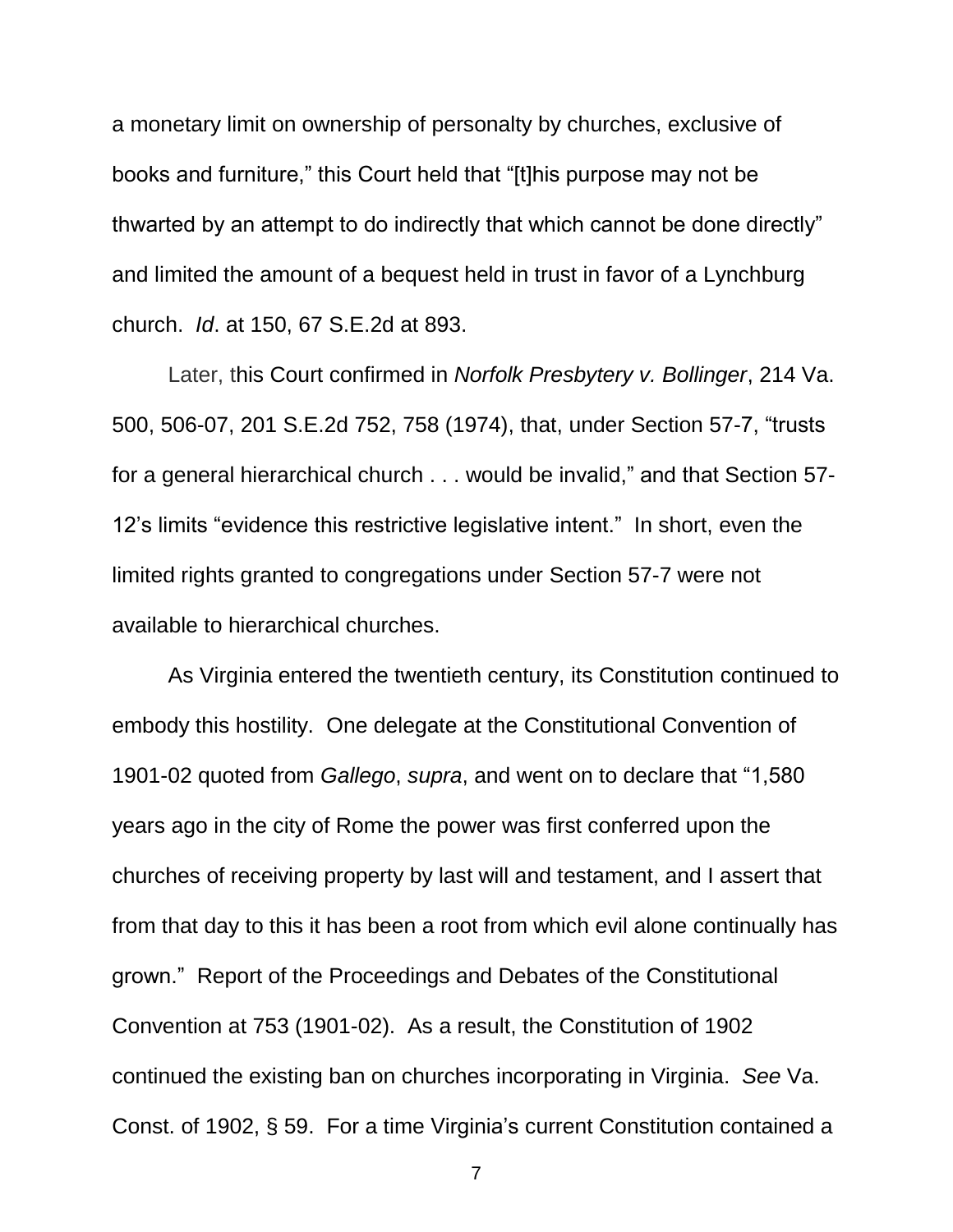similar prohibition. Va. Const. art. 4, § 14, cl. 20 (repealed by amendment in 2006).

### <span id="page-12-1"></span><span id="page-12-0"></span>**C. Over time, the General Assembly and the people of Virginia have turned away from this traditional hostility toward hierarchical churches.**

But nearly from the earliest years of this hostility toward hierarchical churches, voices challenged its impact on constitutional grounds. In 1815, the U.S. Supreme Court struck down Virginia laws divesting the Episcopal Church of the "glebe lands" that had been acquired and used by predecessor parishes of the Church of England. *Terrett v. Taylor*, 13 U.S. (9 Cranch) 43 (1815). The Court noted that the dramatic shift in Virginia toward increased restriction of church property rights "presents not only a most extraordinary diversity of opinion in the legislature" but also demonstrates "the more embarrassing considerations of the constitutional character and efficacy of those laws." *Id*. at 48.

<span id="page-12-2"></span>Over time, these voices grew louder and more numerous. Various denominations and legislators sought to ease restrictions on church ownership of property and to allow churches to incorporate. Many argued that the laws in place discriminated against religious groups. *See* Thomas E. Buckley, "After Disestablishment: Thomas Jefferson's Wall of Separation in Antebellum Virginia," 61 J. of S. Hist. 445, 454-455, 461 (1995).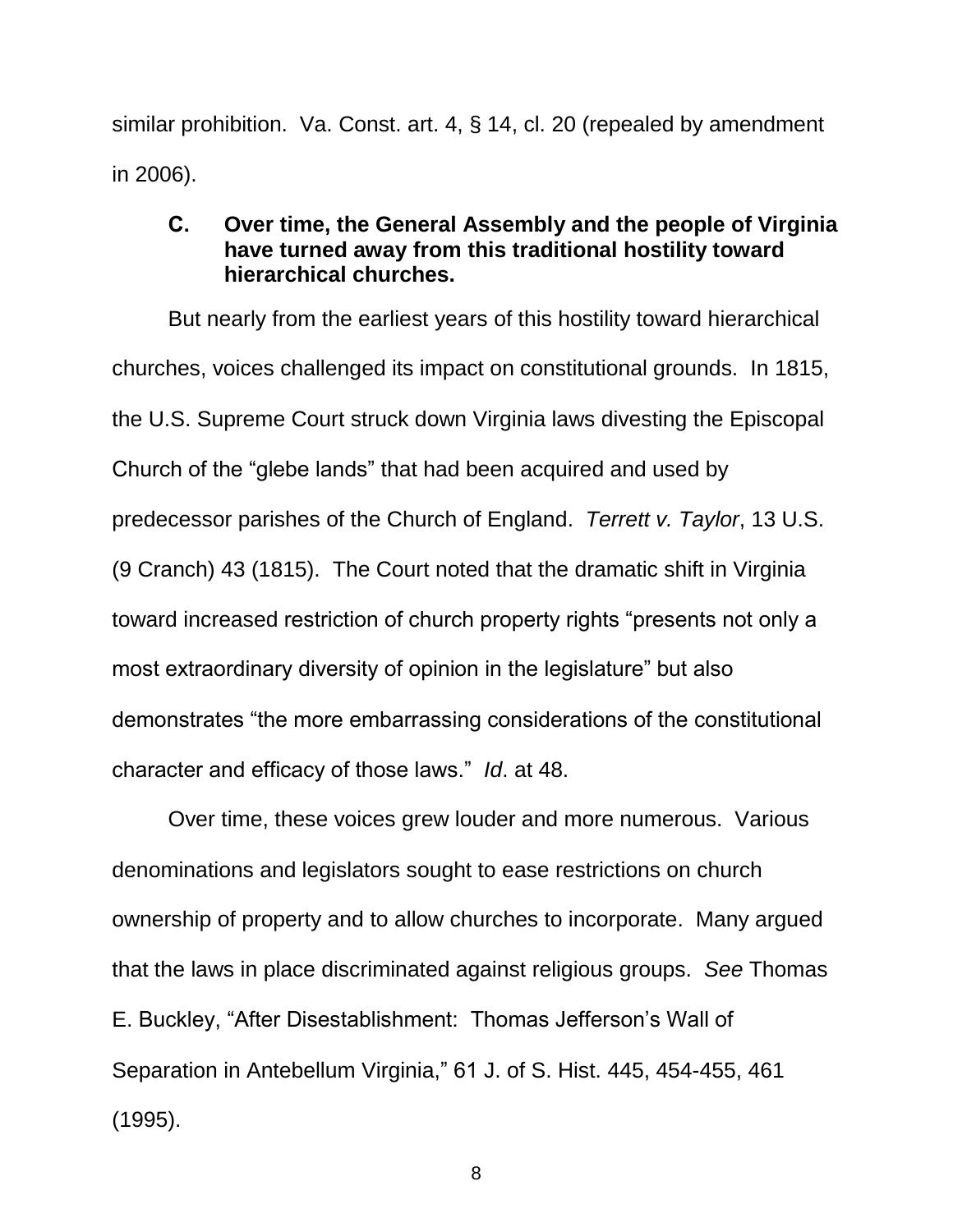<span id="page-13-2"></span>The move to put Virginia's hostility to hierarchical churches behind us has been reinforced, indeed sometimes hastened, by the reading the U.S. Supreme Court has given to the First Amendment's religion clauses. In the nineteenth century, state legislatures were free largely to do as they pleased when it came to matters of religion and government, save as they might be limited by their own state constitutions. The First Amendment did not reach what the states did. *Permoli v. New Orleans*, 44 U.S. (3 How.) 589 (1845). Indeed, although the Fourteenth Amendment became effective in 1868, it was not until the 1940s that the Supreme Court began insisting that states adhere to the commandments of the First Amendment. *See Cantwell v. Connecticut*, 310 U.S. 296 (1940) (free exercise); *Everson v. Bd. of Educ.*, 330 U.S. 1 (1947) (non-establishment). Now we have a vast body of Supreme Court caselaw giving guidance as to the protection the Constitution gives churches, religious bodies, and religion generally.

<span id="page-13-1"></span><span id="page-13-0"></span> One of the relics of hostility in Virginia against what some religious bodies sought to do was the prohibition against the incorporation of churches. First appearing in the Constitution of Virginia in 1851, it survived extensive debate in the Constitutional Convention of 1901-02. In 1969 the Commission on Constitutional Revision proposed to omit the provision. The Commission reasoned that the prohibition singled out religious bodies and excluded them from the benefits of a general law to which all others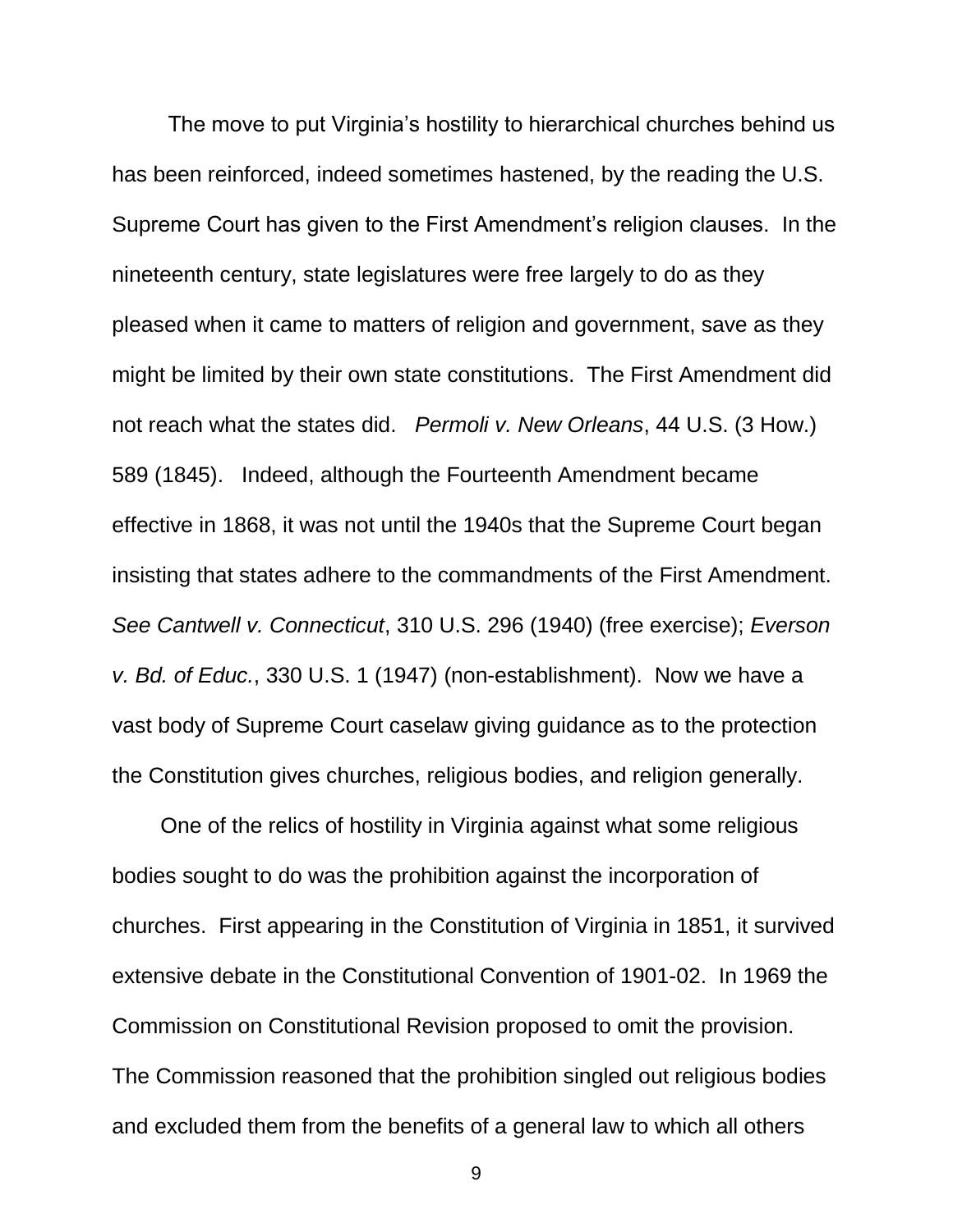were entitled. To say that people may incorporate for any purposes save religious ones is a manifest violation of the First Amendment. The General Assembly decided, however, to leave the ban in place. *See* 1 A. E. Dick Howard, Commentaries on the Constitution of Virginia 545-46 (1974).

 It required a federal court decision to do what the revision commission had proposed. Jerry Falwell and his church challenged the State Corporation Commission's refusal to grant the church a corporate charter. Ruling in the church's favor, the district court rested its decision on a core requirement of First Amendment law – that laws that impact religion must be both neutral and of general applicability. Government may not, the court said, "impose special disabilities on the basis of religious views or religious status." *Falwell v. Miller*, 203 F. Supp. 2d 624, 630 (W.D. Va. 2002) (quoting *Employment Div. v. Smith*, 494 U.S. 872, 877 (1990)). Because of the state constitution's ban, churches in Virginia were denied the benefits of incorporation "solely on account of their religion." Being thus neither neutral nor of general applicability, the ban violated the First Amendment. *Id*. at 631.

<span id="page-14-1"></span><span id="page-14-0"></span>This decision resulted in the General Assembly's enacting Va. Code § 57-16.1, which specifically allows churches to incorporate and defers to a church's "laws, rules, or ecclesiastic polity." 2005 Va. Acts, ch. 928 (p.1734); *see id.*, ch. 772. The General Assembly also repealed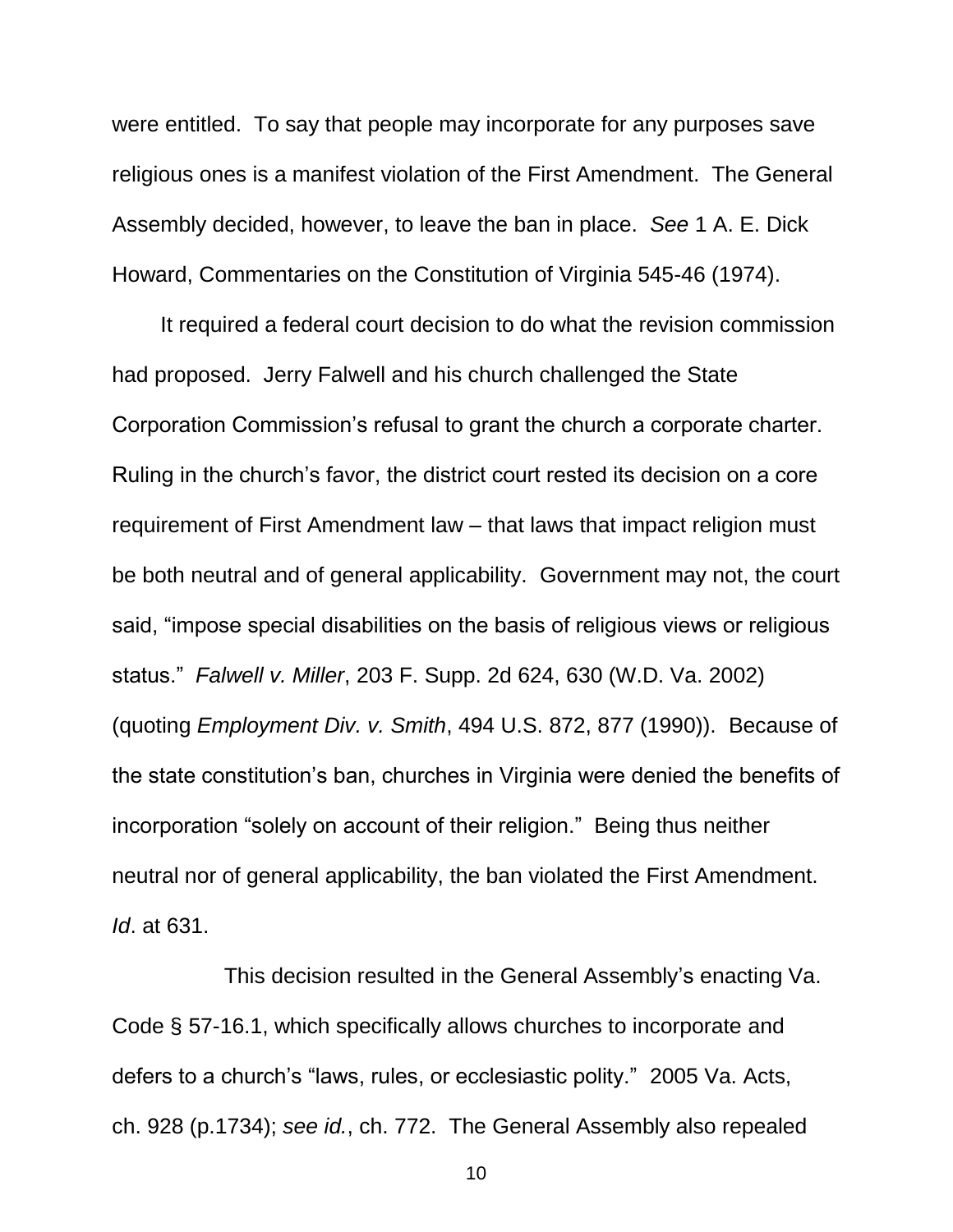<span id="page-15-1"></span>Va. Code § 57-12. This change was made, according to the General Assembly, in order "to modernize laws governing churches." *Id*. In 2006, the Virginia Constitution was amended to delete the prohibition on incorporation.

### <span id="page-15-0"></span>**D. The enactment of Va. Code § 57-7.1 was another step away from the traditional hostility toward hierarchical churches, and it permits conveyances of property to, or for the benefit of, church dioceses and religious societies.**

It was in keeping with this context of moving away from the discredited hostility toward hierarchical churches that the General Assembly repealed Section 57-7 and enacted Section 57-7.1. To be sure, by the time Section 57-7.1 was enacted in 1993, Virginia had long since moved past the antiquated notion that hierarchical churches might somehow be an existential threat to state sovereignty that must be curbed through onerous prohibitions on property ownership.

Section 57-7.1 validates "[e]very conveyance or transfer of real or personal property, whether inter vivos or by will, which is made to or for the benefit of any church, church diocese, religious congregation or religious society, whether by purchase or gift." By its plain terms, the statute permits conveyances to church dioceses and religious societies. The statute also allows for property to "be used for the religious and benevolent purposes of the . . . church diocese . . . or religious society . . . as determined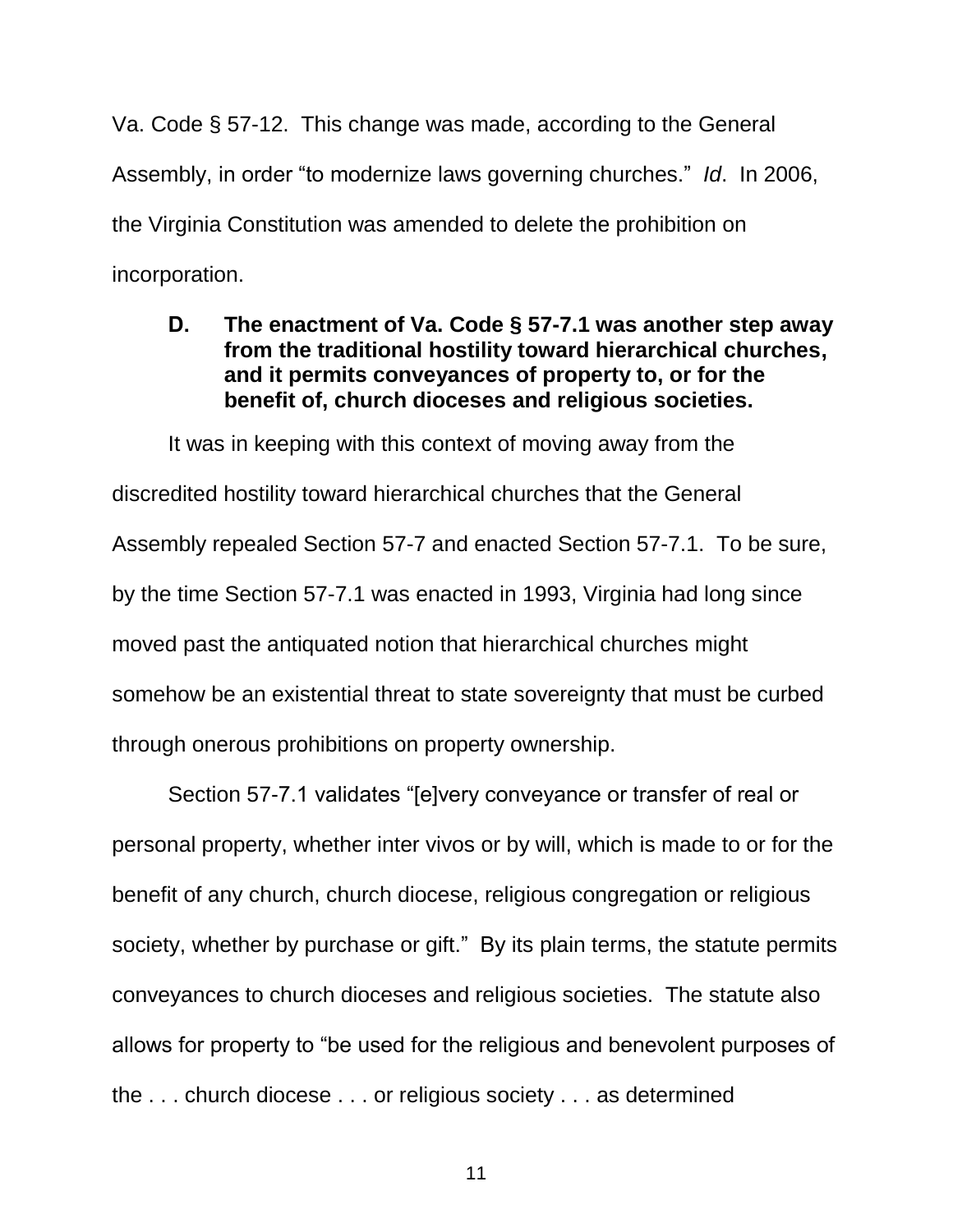appropriate by the authorities which, under its rules or usages, have charge of the administration of the temporalities thereof." *Id*.

Yet the Circuit Court's decision ignores both the historical trend away from hostility toward hierarchical churches and the statute's plain language. At the moment in time during which the General Assembly and the people of Virginia have sought to modernize their treatment of church property rights, the Circuit Court's treatment of hierarchical churches under Section 57-7.1 enshrines the same, antiquated, peculiar distrust and unequal treatment of hierarchical churches.

# <span id="page-16-0"></span>**II. Va. Code § 57-7.1 as interpreted by the Circuit Court is unconstitutional and should be interpreted to avoid any constitutional concerns.**

# <span id="page-16-1"></span>**A. Va. Code § 57-7.1 as interpreted by the Circuit Court is unconstitutional.**

The Circuit Court's interpretation of Section 57-7.1 treats local congregations and hierarchical churches differently, providing the former with property rights to which the latter is not entitled. This reading also treats hierarchical churches differently from other charitable organizations generally. As interpreted by the Circuit Court, therefore, the statute discriminates against hierarchical churches and is unconstitutional under both the Virginia and U.S. Constitutions. Under Article I, Section 16 of the Constitution of Virginia, "the General Assembly shall not . . . confer any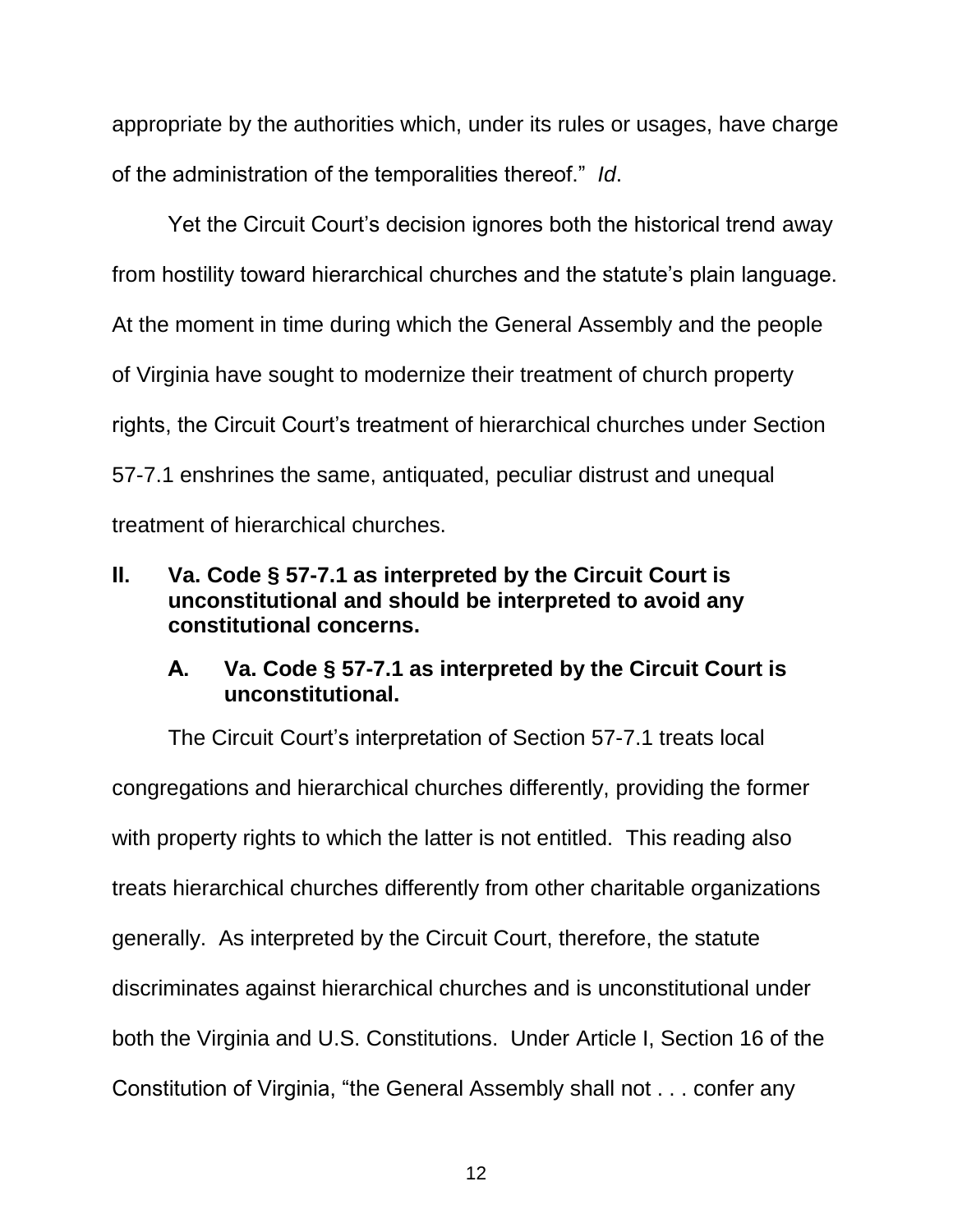<span id="page-17-4"></span>peculiar privileges or advantages on any sect or denomination." The First Amendment of the U.S. Constitution likewise "mandates governmental neutrality between religion and religion, and between religion and nonreligion." *McCreary County v. ACLU*, 545 U.S. 844, 860 (2005).

<span id="page-17-3"></span><span id="page-17-2"></span><span id="page-17-1"></span>No one has said it better than Justice Hugo L. Black in the seminal case of *Everson v. Board of Education*, 330 U.S. 1, 15 (1947): "Neither a state nor the Federal Government . . . can pass laws which aid one religion, aid all religions, or prefer one religion over another." In case after case, and in a range of contexts, the Supreme Court has insisted that the state stand neutral among religions. In *Larson v. Valente*, 456 U.S. 228 (1982), the Court found a First Amendment violation when a state statute imposed certain registration and reporting requirements only on those religious organizations that solicited more than 50% of their funds from nonmembers. Such a requirement worked a "denominational preference" and thus violated the First Amendment's requirement mandating "governmental neutrality between religion and religion." *Id*. at 246.

<span id="page-17-0"></span>In deciding whether a law fails the test of neutrality and general applicability, it is appropriate to take into account the "historical background of the decision under challenge." *Church of the Lukumi Babalu Aye, Inc. v. City of Hialeah*, 508 U.S. 520, 540 (1993). Thus it underscores the constitutional defect in the Circuit Court's reading of Section 57-7.1 to mull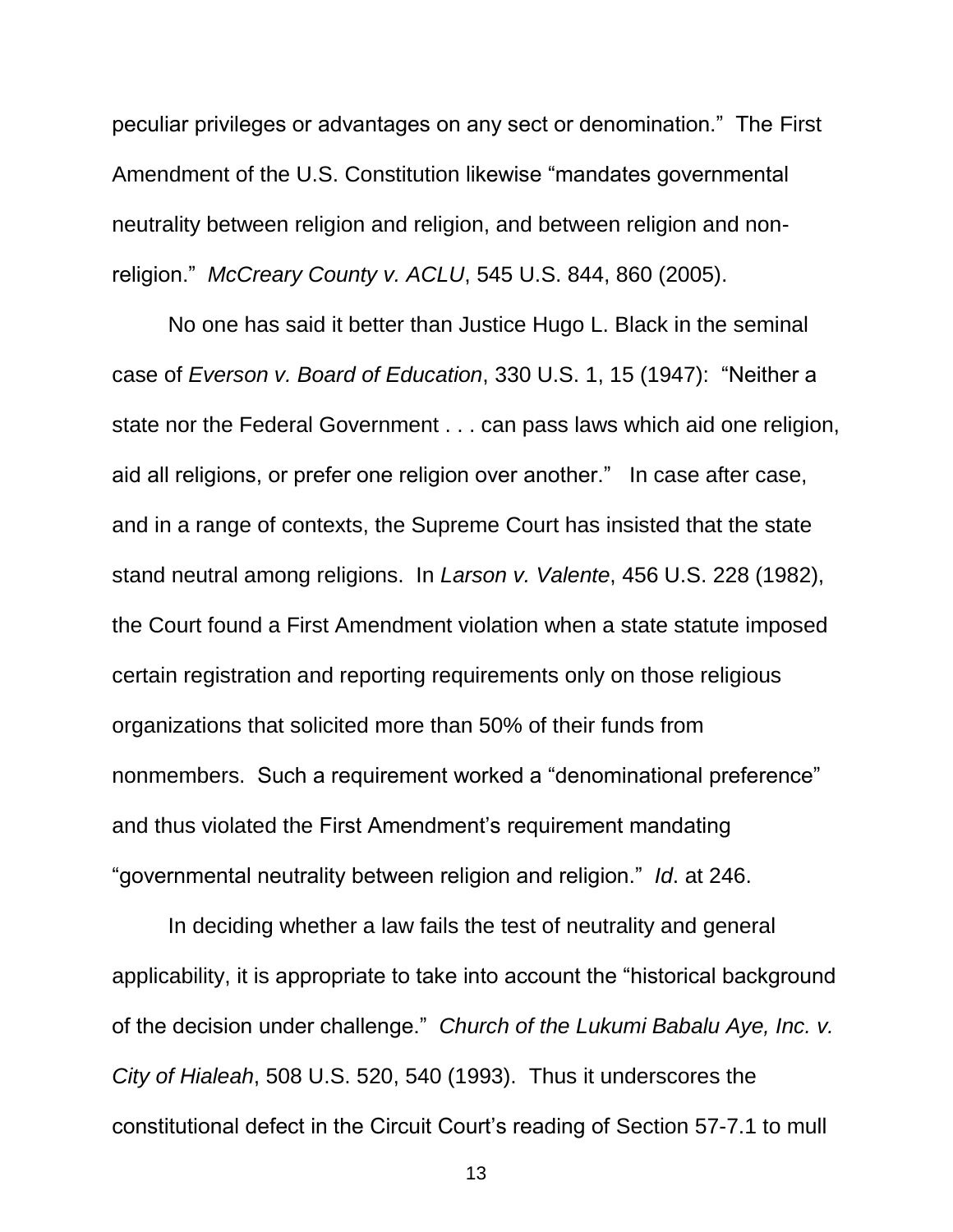the historic animus that led in earlier times to laws aimed at hierarchical churches in particular and accumulation of church property in general.

Even if one lays aside that history, however, it is enough under First Amendment principles articulated in countless U.S. Supreme Court cases to realize that, if Section 57-7.1 be read as the Circuit Court has done, then that section flatly fails the constitutional requirement that, when it comes to churches and religion, state law must be neutral and of general application. Section 57-7.1 must not be interpreted to choose favorites among the many religious organizations that operate in Virginia, or between hierarchical churches and other charitable organizations. Barring hierarchical churches from exercising the same property rights enjoyed by other entities is exactly what the First Amendment forbids.

<span id="page-18-1"></span><span id="page-18-0"></span>The Circuit Court's interpretation of Section 57-7.1 is little different from the former Article 4, Section 14, Clause 20 of the Constitution of Virginia, which was struck down in *Falwell*, *supra*, and ultimately amended out of existence in 2006. As with the bar to church incorporation in *Falwell*, the Circuit Court's reading of Section 57-7.1 "distinguishes churches and religious denominations from other groups in the broader context of Virginia law," and deprives hierarchical churches of property rights "[u]nlike other groups in Virginia." 203 F. Supp. 2d at 630-31.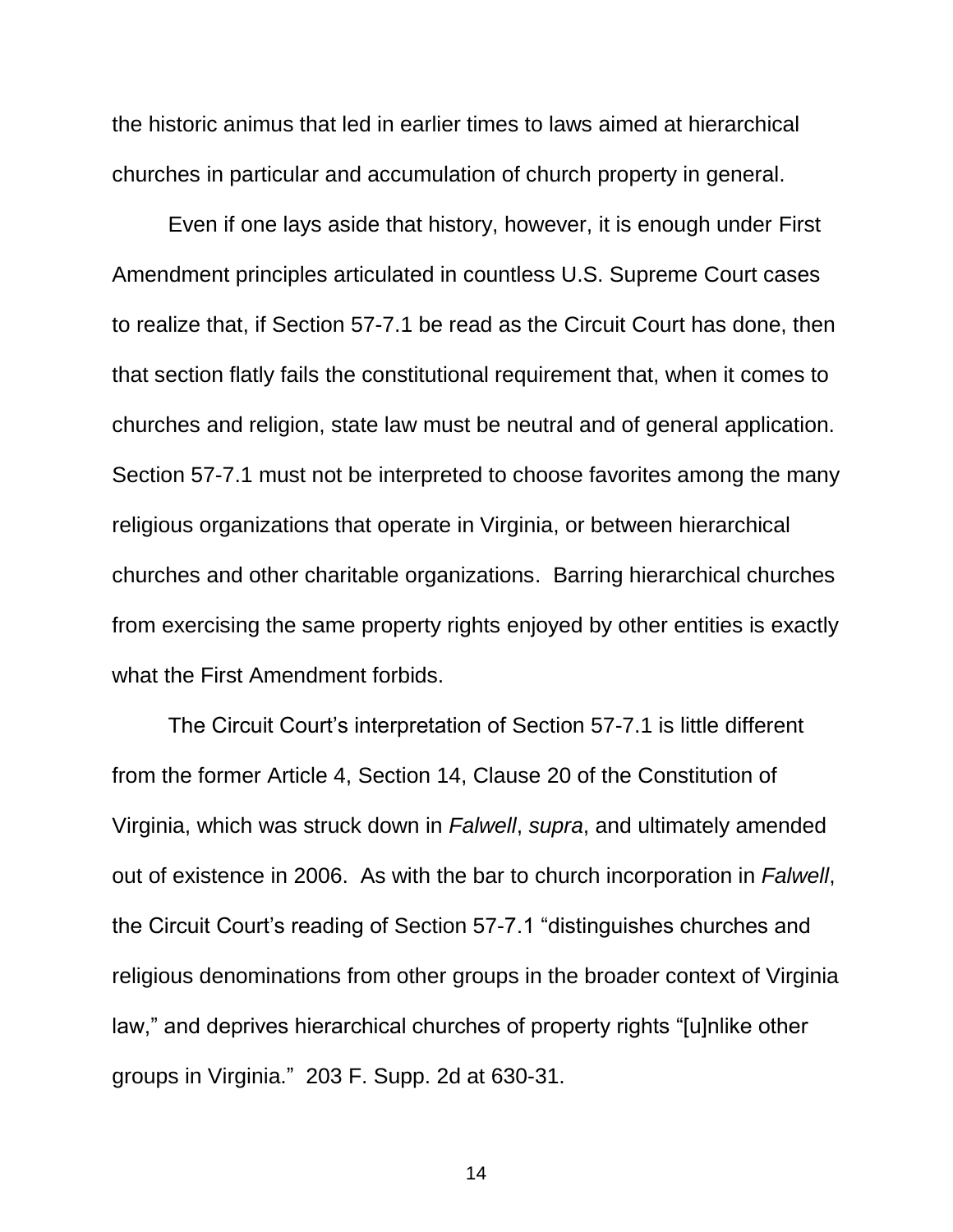#### <span id="page-19-0"></span>**B. This Court should interpret Va. Code § 57-7.1 in a way that avoids constitutional concerns.**

<span id="page-19-1"></span>There is no need to read Section 57-7.1, as the Circuit Court has done, to collide with the U.S. and Virginia Constitutions. This Court consistently seeks to avoid interpretations that could render statutes unconstitutional, even when the language of such statutes is unambiguous. *See*, *e.g.*, *Va. Soc'y for Human Life, Inc. v. Caldwell*, 256 Va. 151, 156-57 & n.3, 500 S.E.2d 814, 816-17 & n.3 (1998) (holding that "a finding of ambiguity is not a prerequisite" for application of this rule, and explaining, "[t]o the contrary, we may construe the plain language of a statute to have limited application if such a construction will tailor the statute to a constitutional fit."). Here, the language of Section 57-7.1 does not lead one to the interpretation thrust upon it by the Circuit Court. Instead, its natural and unforced language leads to an interpretation that treats congregations and hierarchical churches equally.

<span id="page-19-2"></span>In its 1969 report to the Governor and General Assembly of Virginia, the Commission on Constitutional Revision articulated one of the premises for its recommendations: "The Commission has proceeded on the assumption that the people of Virginia want to shape their own destiny, that they do not want to abdicate decisions to others, such as the Federal Government . . . ." Report of the Commission on Constitutional Revision 11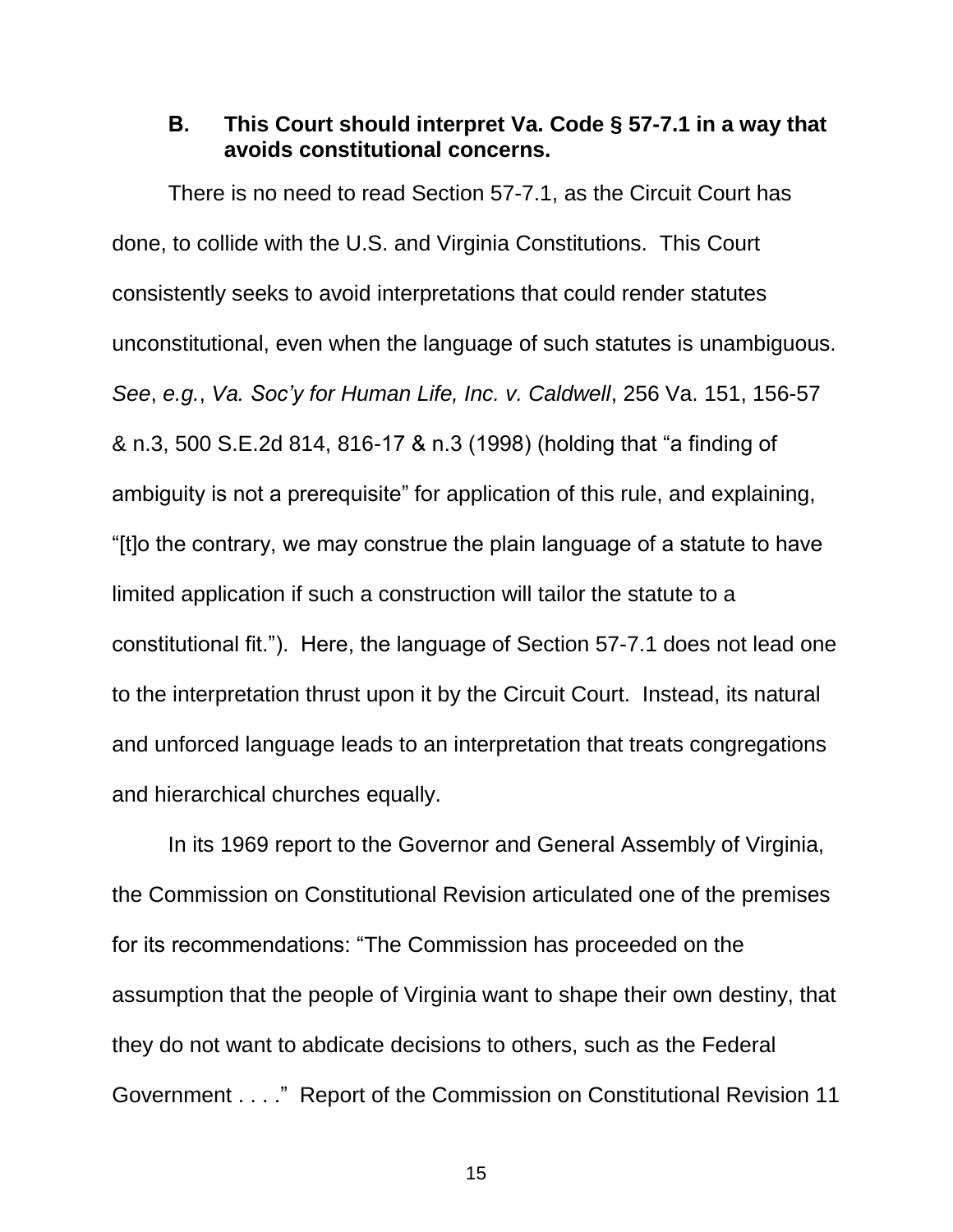<span id="page-20-1"></span>(1969). Recall the old ban on the incorporation of churches. It required a federal court, in the *Falwell* case, to do what the Commission had proposed be done by the General Assembly – repeal the patently unconstitutional bar to churches incorporating. The same constitutional defect that infected the Virginia rule on the incorporation of churches tainted the old attitude to church property expressed in former Section 57-7. The General Assembly has acted to sweep away that anachronistic and unconstitutional provision. In enacting Section 57-7.1, the legislature has done what needed to be done. Yet the Circuit Court's interpretation refuses to recognize the General Assembly's step forward.

In its recent history, Virginia has done much to reform its laws on church property to avoid the very constitutional problems the Circuit Court's decision entails. We have come a long way in redeeming the fundamental principles of religious freedom that lie at the base of Virginia's and the nation's founding. This Court should reaffirm the consistent trend toward enhanced religious freedom by articulating the correct interpretation of Section 57-7.1. In so doing, this Court will topple one of the final barriers to ending disparate treatment of religious denominations, and make Virginia's era of hostility toward hierarchical churches little more than a historic relic.

#### **CONCLUSION**

<span id="page-20-0"></span>The judgment of the Circuit Court should be affirmed on alternative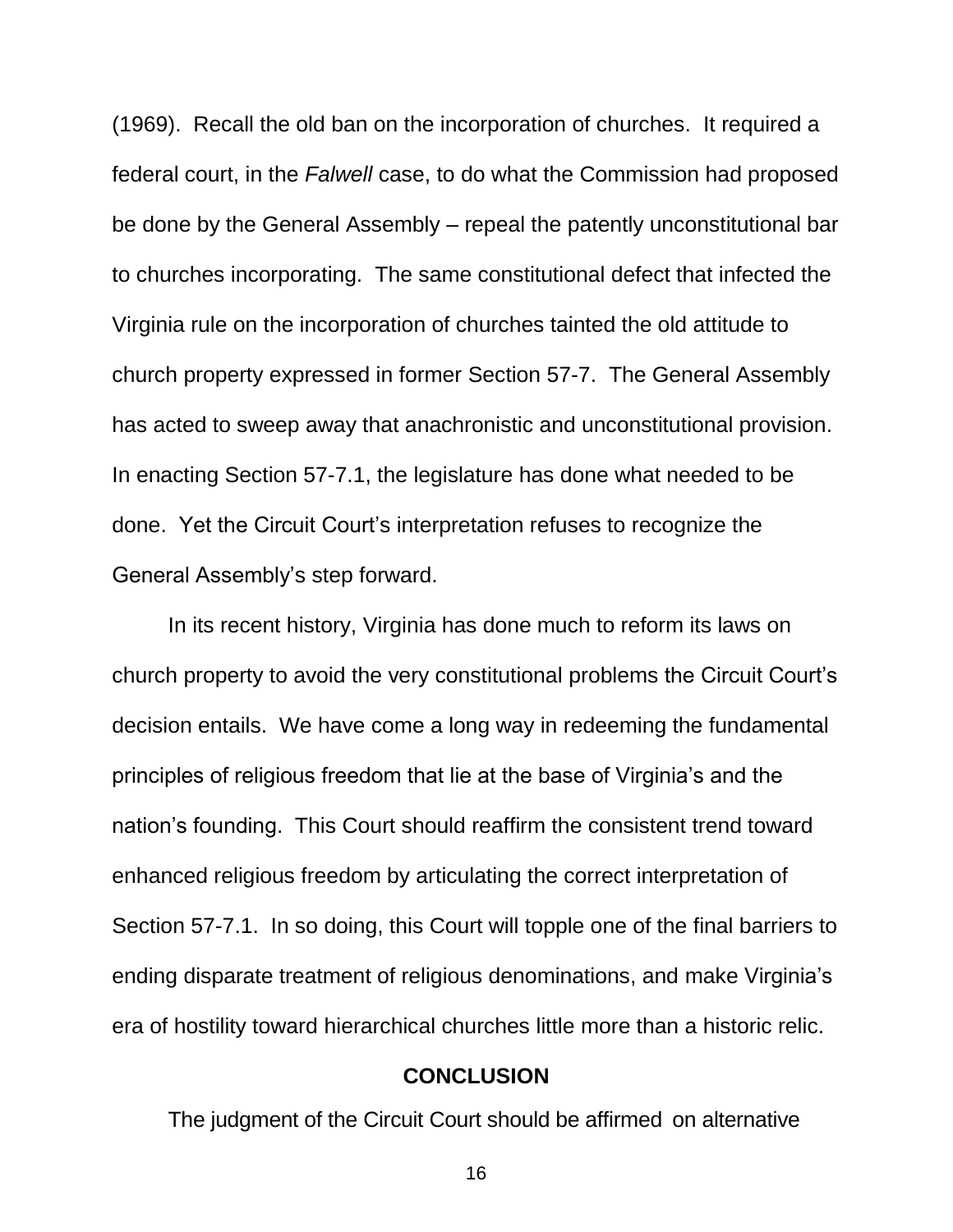grounds – either that Va. Code § 57-7.1 permits conveyances to hierarchical churches such as the Episcopal Church, or that Va. Code § 57-7.1 is unconstitutional.

Respectfully submitted,

*A. E. Dick Howard*

A. E. Dick Howard (VSB No. 08606) 627 Park Street Charlottesville, Virginia 22902 Telephone: (434) 293-6668 Facsimile: (434) 977-5281 adh3m@virginia.edu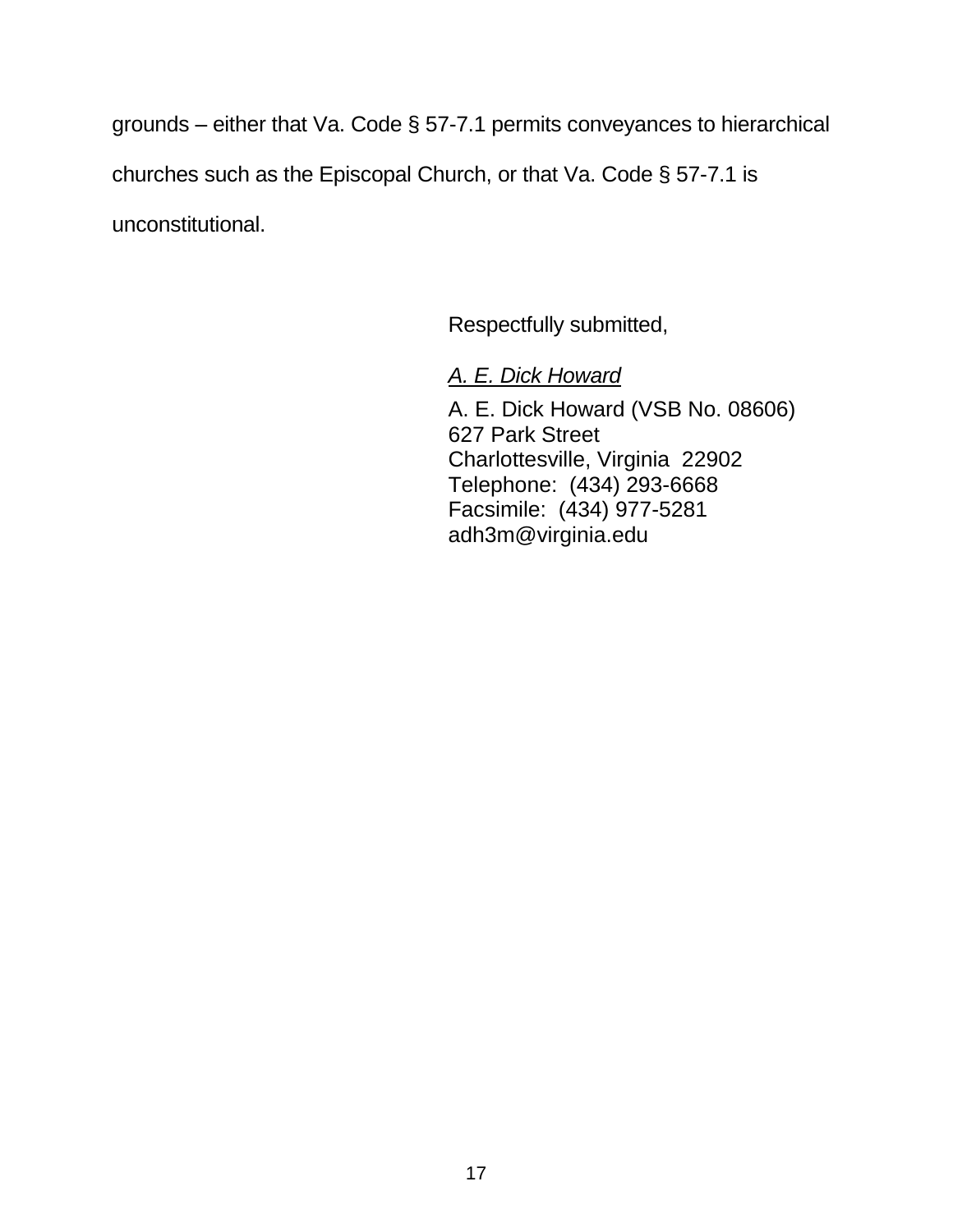# **Certificate**

I hereby certify that on January 18, 2013:

An electronic version of the foregoing Brief, in Adobe Acrobat Portable

Document Format (PDF) format, has been emailed to

[scvbriefs@courts.state.va.us,](mailto:scvbriefs@courts.state.va.us) and fifteen printed copies have been mailed to

the Clerk for filing; and

Copies of the foregoing brief were sent by electronic mail, and three

copies by U.S. First Class Mail, to the following persons:

Bradfute W. Davenport, Jr. Brad.Davenport@troutmansanders.com George A. Somerville [George.Somerville@troutmansanders.com](mailto:George.Somerville@troutmansanders.com) Mary C. Zinsner Mary.Zinsner@troutmansanders.com Troutman Sanders, LLP P.O. Box 1122 Richmond, VA 23218

Counsel for Appellee Protestant Episcopal Church in the Diocese of Virginia

David Booth Beers dbeers@goodwinprocter.com Mary R. Kostel [mkostel@goodwinprocter.com](mailto:mkostel@goodwinprocter.com) Goodwin Procter, LLP 901 New York Ave., N.W. Washington, D.C. 20001

Counsel for Appellee Protestant Episcopal Church in the U.S.A.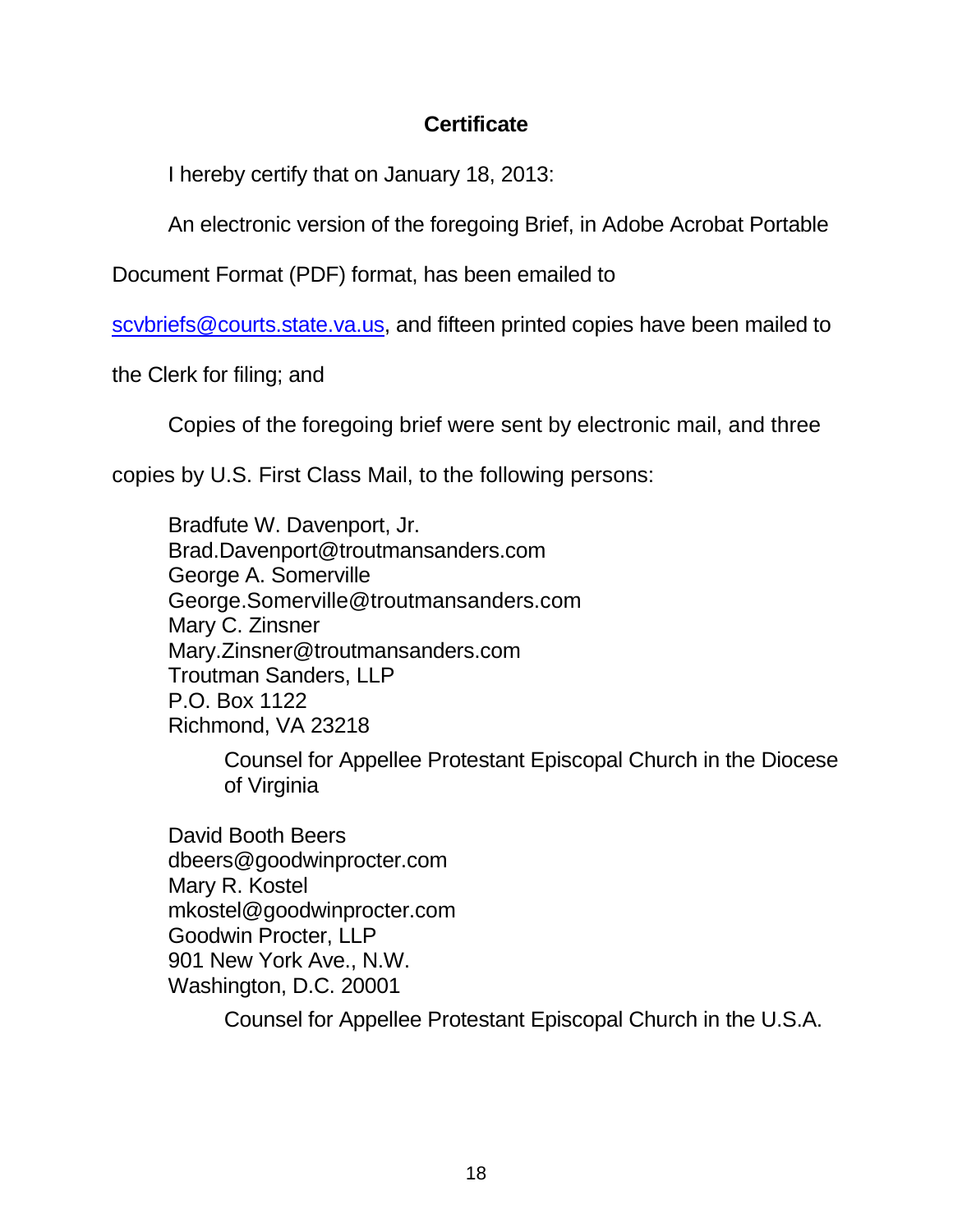Scott J. Ward sjw@gg-law.com Timothy R. Obitts tro@gg-law.com Gammon & Grange, P.C. 8280 Greensboro Drive, Seventh Floor McLean, Virginia 22102

Gordon A. Coffee gcoffee@winston.com Gene C. Schaerr gschaerr@winston.com Steffen N. Johnson sjohnson@winston.com Andrew C. Nichols anichols@winston.com Winston & Strawn LLP 1700 K Street, N.W. Washington, D.C. 20006

James A. Johnson jjohnson@semmes.com Paul N. Farquharson pfarquharson@semmes.com Tyler O. Prout [tprout@semmes.com](mailto:tprout@semmes.com) Semmes Bowen & Semmes, P.C. 25 South Charles Street, Suite 1400 Baltimore, Maryland 21201

Counsel for Appellant The Falls Church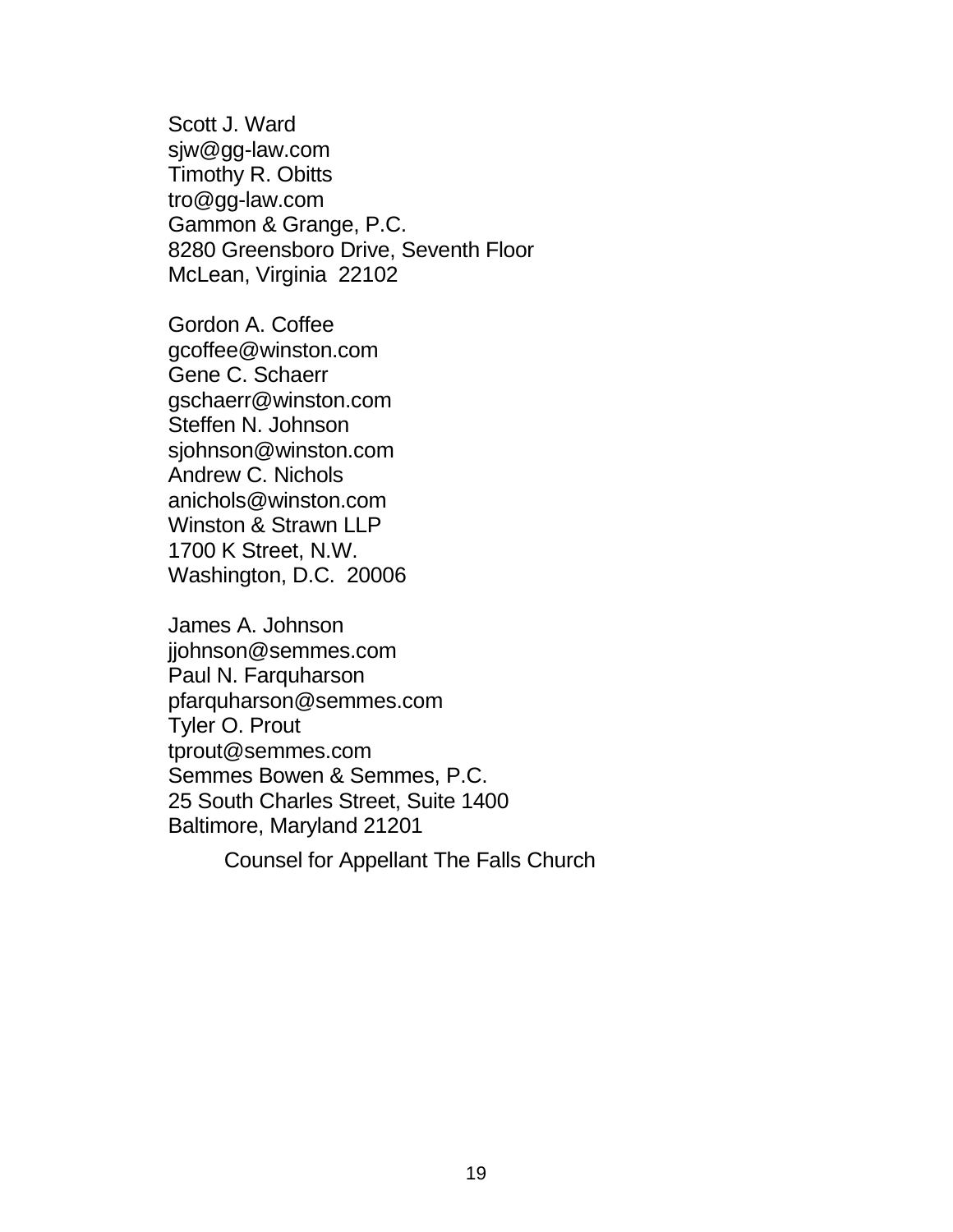E. Duncan Getchell, Jr. dgetchell@oag.state.va.us Solicitor General of Virginia Wesley G. Russell, Jr. wrussell@oag.state.va.us Deputy Attorney General Michael H. Brady mbrady@oag.state.va.us Assistant Attorney General Office of the Attorney General 900 East Main Street Richmond, Virginia 23219

Counsel for the Attorney General of Virginia, *Amicus Curiae*

E. Andrew Burcher eaburcher@thelandlawyers.com Walsh, Colucci, Lubely, Emrich & Walsh, P.C. 4310 Prince William Parkway, Suite 300 Prince William, Virginia 22192

Counsel for 516 Donors to The Falls Church, *Amici Curiae*

Michael W. McConnell mcconnell@law.stanford.edu 559 Nathan Abbott Way Stanford, CA 94305-8610

Adèle A. Keim akeim@becketfund.org Eric C. Rassbach erassbach@becketfund.org Luke W. Goodrich Igoodrich@becketfund.org 3000 K Street, NW, Suite 220 Washington, DC 20007

> Counsel for The Becket Fund for Religious Liberty, *Amicus Curiae*